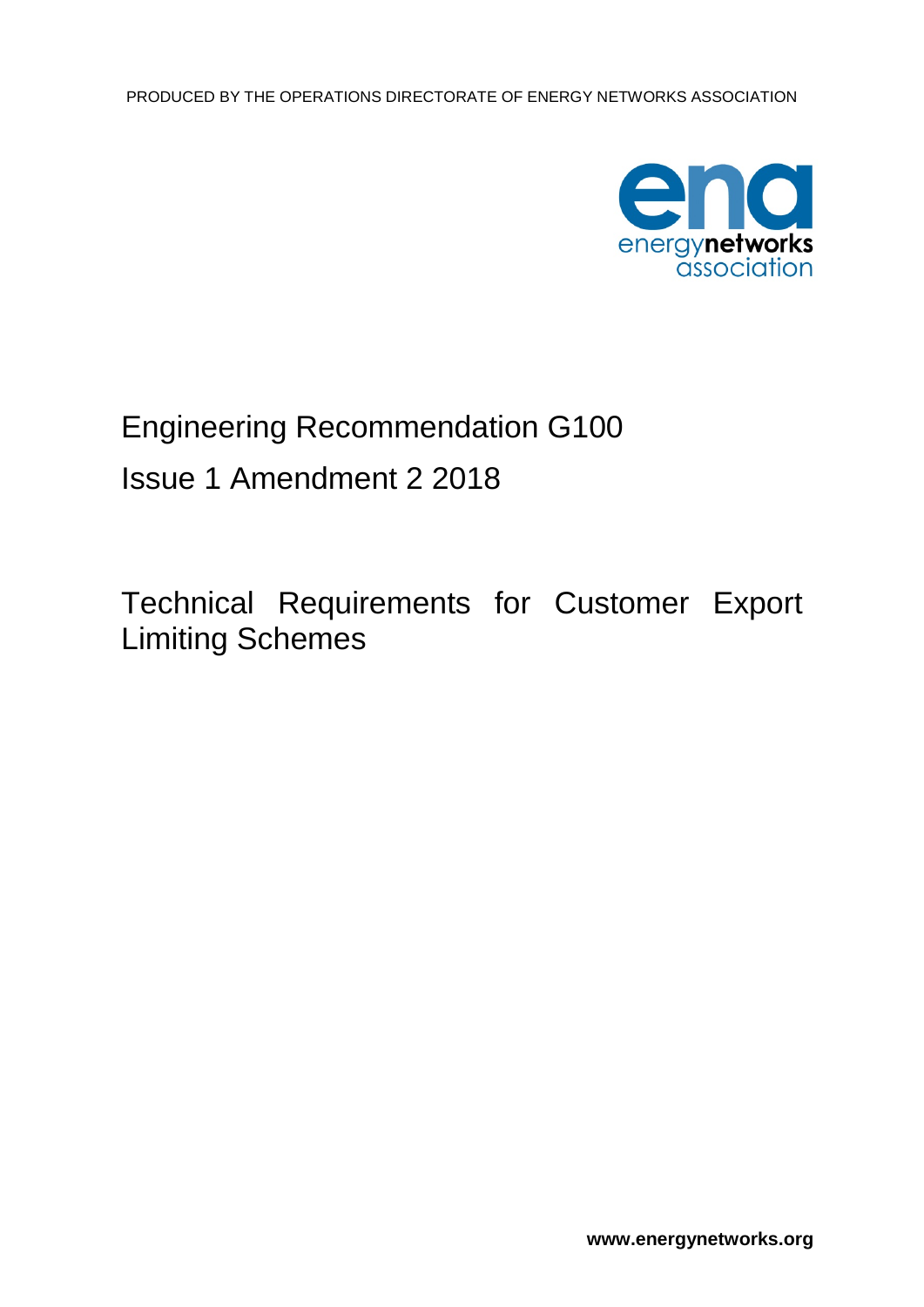#### PUBLISHING AND COPYRIGHT INFORMATION

#### *© 2018 Energy Networks Association*

All rights reserved. No part of this publication may be reproduced, stored in a retrieval system or transmitted in any form or by any means, electronic, mechanical, photocopying, recording or otherwise, without the prior written consent of Energy Networks Association. Specific enquiries concerning this document should be addressed to:

#### **Operations Directorate Energy Networks Association 4 More London Riverside London SE1 2AU**

This document has been prepared for use by members of the Energy Networks Association to take account of the conditions which apply to them. Advice should be taken from an appropriately qualified engineer on the suitability of this document for any other purpose.

First published, July 2016

#### **Amendments since publication**

| <b>Issue</b> | <b>Date</b>      | <b>Amendment</b>                                                                                                            |  |
|--------------|------------------|-----------------------------------------------------------------------------------------------------------------------------|--|
| Issue 1      | <b>July 2016</b> | New issue                                                                                                                   |  |
| Amnd 1       | March 2017       | Revision to the following sections/appendices to enable fast track<br>application process for ERG83 Energy Storage Systems. |  |
|              |                  | 5.2.3 - Voltage Assessment                                                                                                  |  |
|              |                  | 7.4 – Fail Safe Tests                                                                                                       |  |
|              |                  | Appendix B – Information to be provided relating to Fail Safe Tests                                                         |  |
| Amnd 2       | May 2018         | Introduction of a new Appendix C - Manufacturers G100 product<br>declaration                                                |  |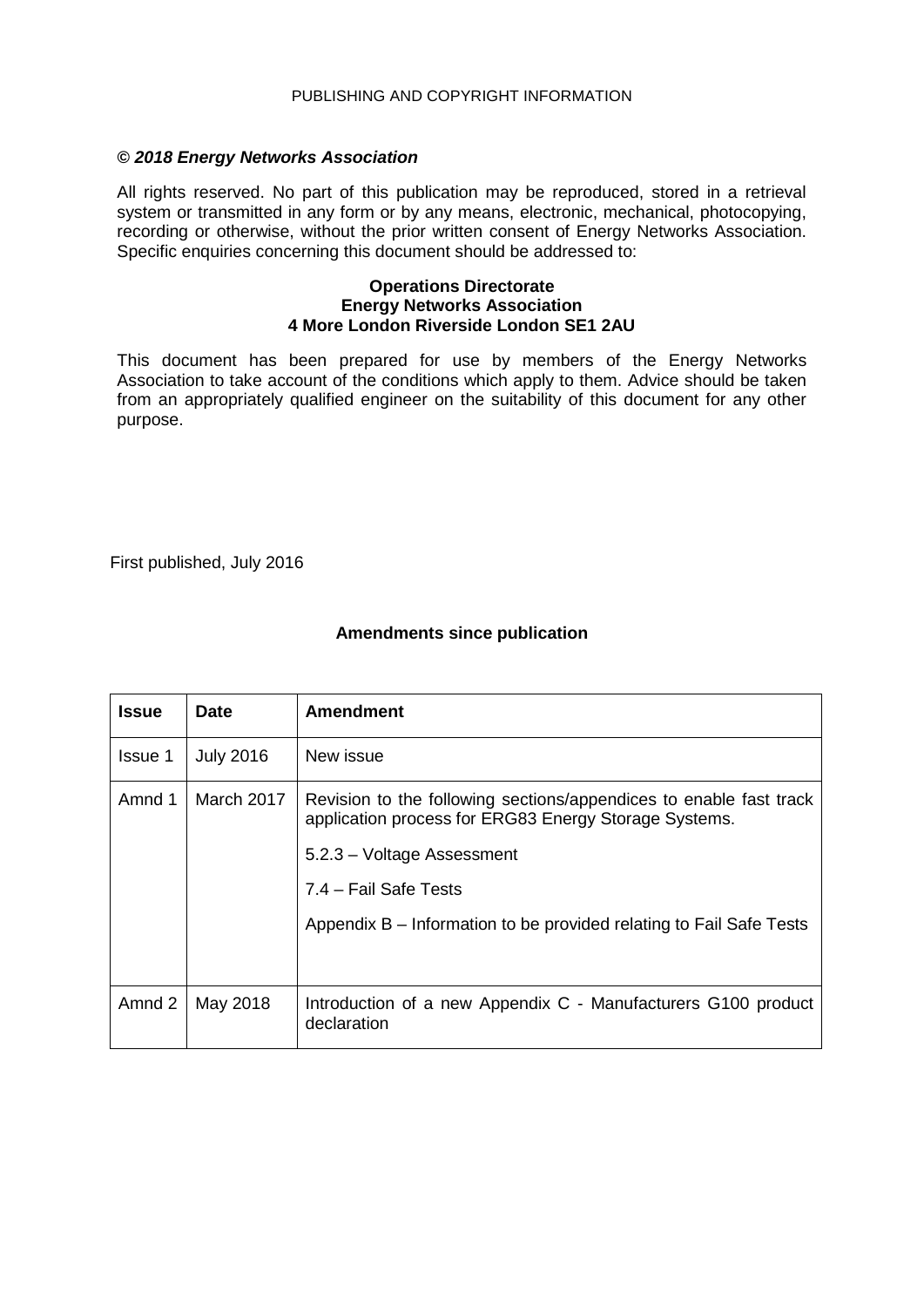# **Contents**

| 1 |      |  |
|---|------|--|
| 2 |      |  |
| 3 |      |  |
|   | 3.1  |  |
|   | 3.2  |  |
| 4 |      |  |
|   | 4.1  |  |
|   | 4.2  |  |
|   | 4.3  |  |
|   | 4.4  |  |
|   | 4.5  |  |
|   | 4.6  |  |
|   | 4.7  |  |
|   | 4.8  |  |
|   | 4.9  |  |
|   | 4.10 |  |
|   | 4.11 |  |
|   |      |  |
|   |      |  |
|   |      |  |
|   |      |  |
|   |      |  |
|   |      |  |
|   |      |  |
|   |      |  |
|   |      |  |
|   |      |  |
|   |      |  |
|   |      |  |
|   |      |  |
|   |      |  |
|   |      |  |
|   |      |  |
|   |      |  |
| 5 |      |  |
|   | 5.1  |  |
|   | 5.2  |  |
|   | 5.3  |  |
|   | 5.4  |  |
|   | 5.5  |  |
|   | 5.6  |  |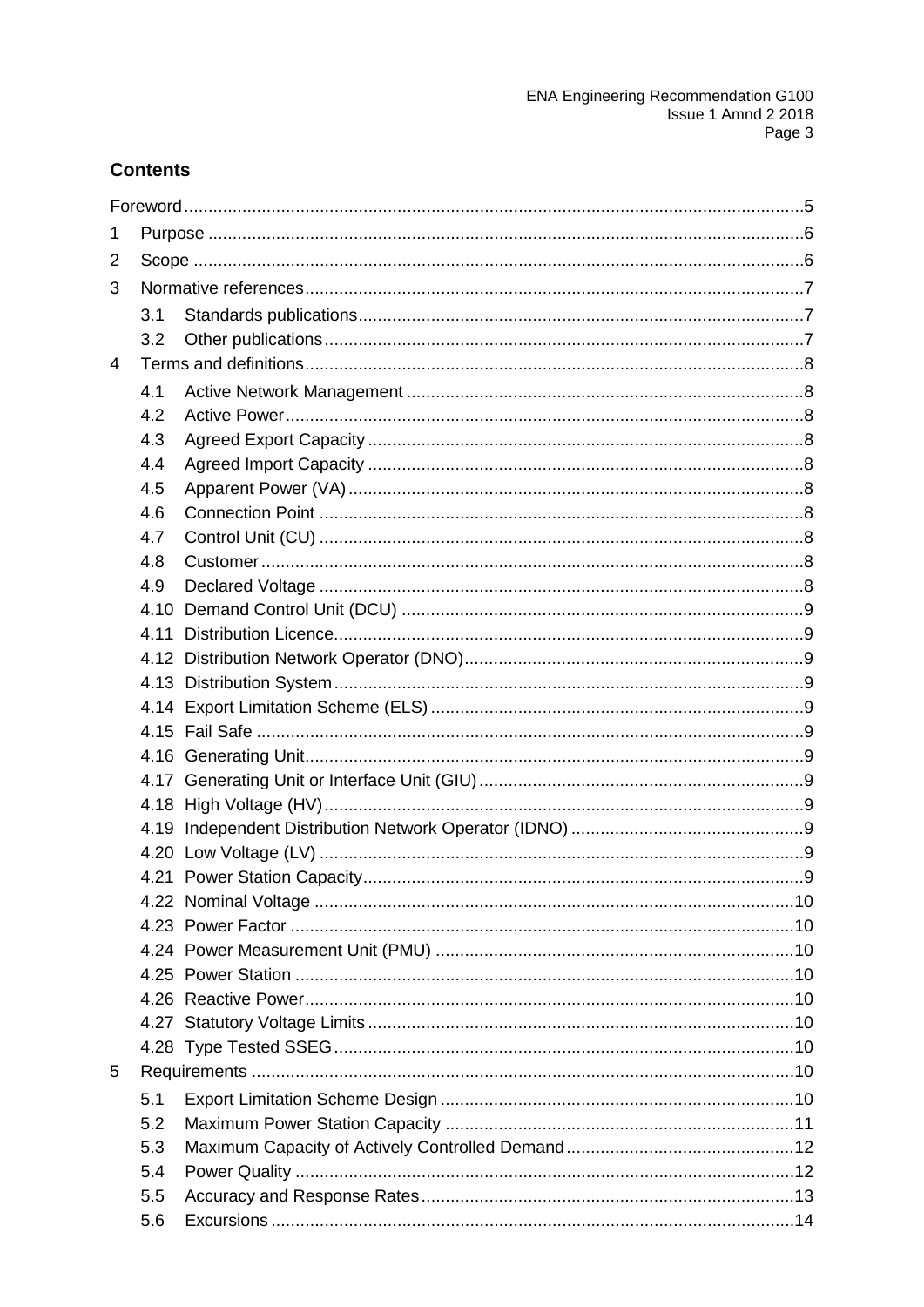| 6              |     |                                                                               |  |
|----------------|-----|-------------------------------------------------------------------------------|--|
| $\overline{7}$ |     |                                                                               |  |
|                | 7.1 |                                                                               |  |
|                | 7.2 | Preventing the export limit being exceeded during setup/testing15             |  |
|                | 7.3 |                                                                               |  |
|                | 7.4 |                                                                               |  |
|                | 7.5 |                                                                               |  |
|                | 7.6 |                                                                               |  |
|                |     |                                                                               |  |
|                |     |                                                                               |  |
|                |     | Appendix B – Export Limitation Scheme Installation and Commissioning Tests 20 |  |
|                |     |                                                                               |  |
|                |     |                                                                               |  |
|                |     | Appendix E – (informative) Export Limitation Scheme Application Flow Chart29  |  |
|                |     |                                                                               |  |
|                |     |                                                                               |  |

# **Figures**

| Figure 1              |                                                                  |  |
|-----------------------|------------------------------------------------------------------|--|
| Figure D1             | Typical Scheme Design for an Export Limitation Scheme            |  |
| Figure E1             |                                                                  |  |
| Figure F1             |                                                                  |  |
| Figure F <sub>2</sub> |                                                                  |  |
| Figure F <sub>3</sub> |                                                                  |  |
| Figure G1             | Current & Voltage V Waveforms - Current lagging Voltage by 30°36 |  |
| Figure G2             |                                                                  |  |
| Figure G3             | Apparent Power, Active Power and Reactive Power 38               |  |
| Figure G4             |                                                                  |  |
| Figure G5             |                                                                  |  |

# **Tables**

| Table 1 |  |
|---------|--|
| Table 2 |  |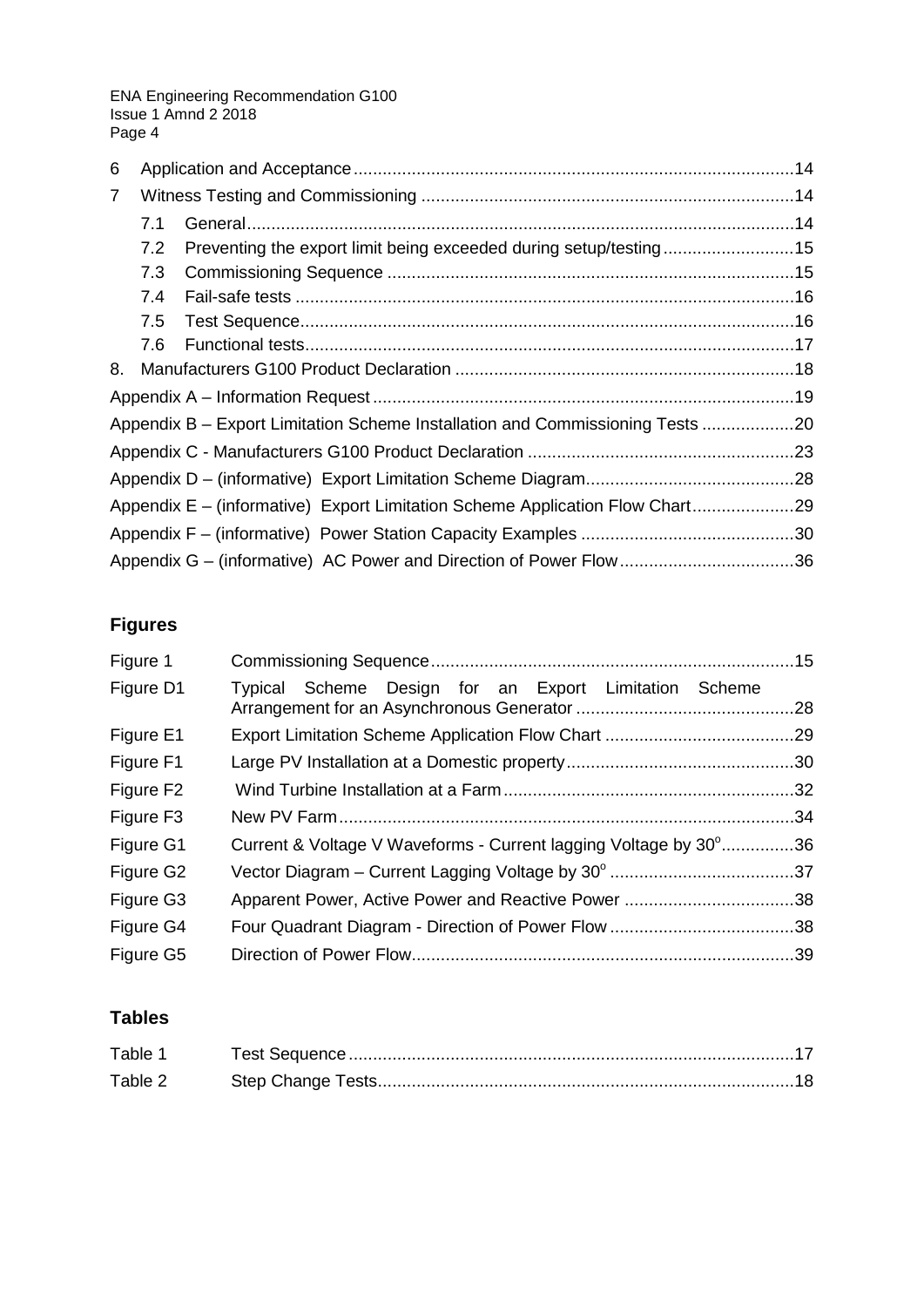# <span id="page-4-0"></span>**Foreword**

This Engineering Recommendation (EREC) is published by the Energy Networks Association (ENA) and comes into effect from May, 2018. It has been prepared under the authority of the ENA Engineering Policy and Standards Manager and has been approved for publication by the ENA Electricity Networks and Futures Group (ENFG). The approved abbreviated title of this engineering document is "EREC G100", which replaces the previously used abbreviation "ER G100".

This document defines the technical design requirements for **Export Limitation Schemes** which limit the net site export to below an agreed maximum and are installed on the **Customer**'s side of the **Connection Point**.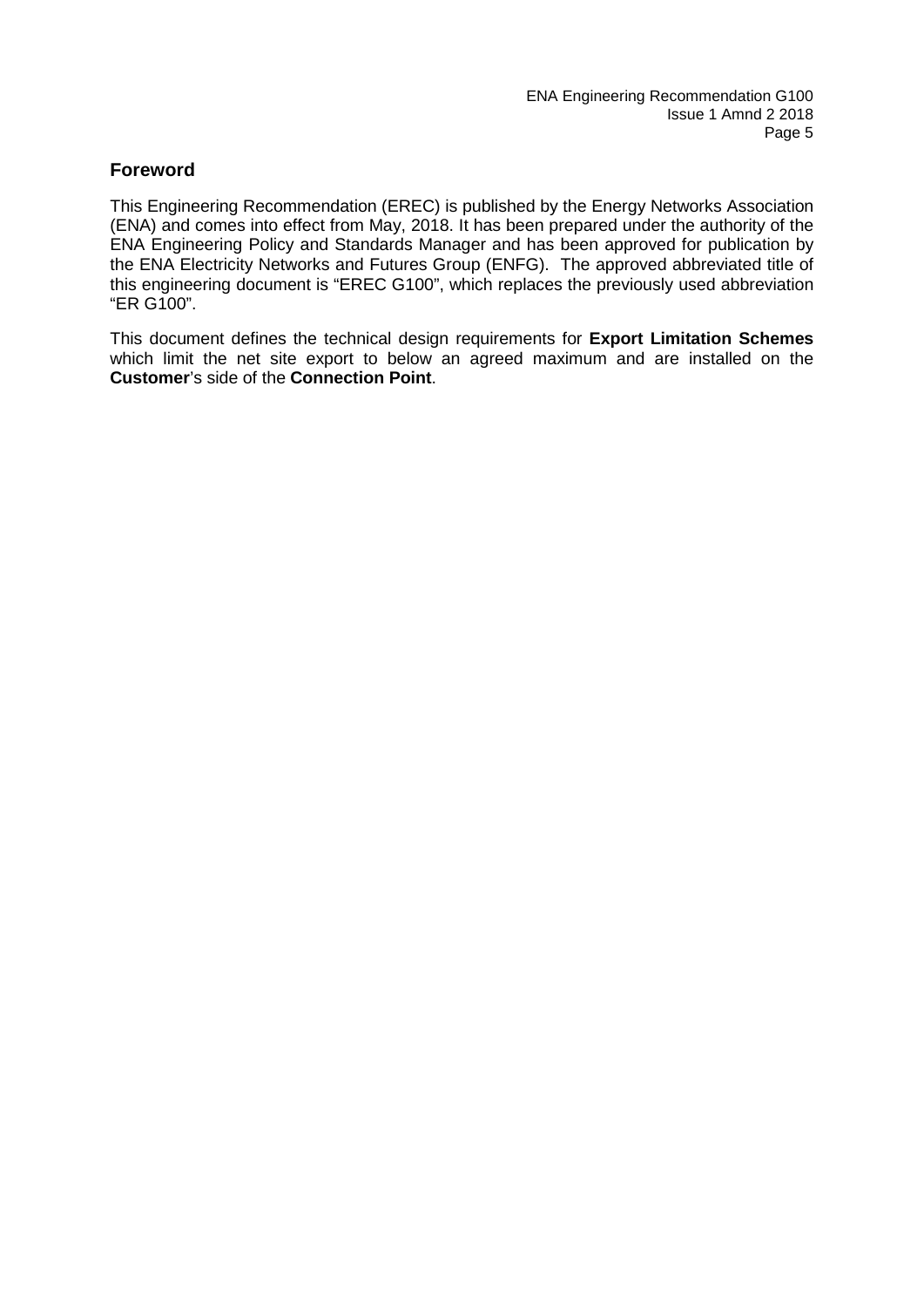#### <span id="page-5-0"></span>**1 Purpose**

The purpose of this Engineering Recommendation (EREC) is to provide guidance on the connection of **Customer Export Limiting Schemes (ELS)** that operates in parallel with the **Distribution Systems** of licensed **Distribution Network Operators (DNOs)**.

The guidance given is designed to facilitate the connection of **ELS** whilst maintaining the integrity of the **Distribution System**, both in terms of safety and supply quality.

This EREC is intended to provide guidance to **Customers** planning to use an **ELS** and to **DNO**s.

This document shall be read in conjunction with ERECs G83, G59, and from April 2019 ERECs G98 and G99.

As the cost of generation continues to reduce, many **Customer**s are now seeking to increase the amount of generation installed within their premises to offset their import requirements. Where the **DNO** has assessed that an increase in generation export capacity will require costly or time-bound upstream reinforcement, some **Customer**s may choose to restrict the net export from their connection rather than wait for or contribute to the reinforcement.

A typical **ELS** may be used in the following scenarios:

- Over-sizing the generation and limiting the peak output
- Increasing flexibility of on-site demand at times of peak output
- Guaranteeing a defined export limit.

#### <span id="page-5-1"></span>**2 Scope**

This document applies to **ELS**s installed by **Customers** to restrict the **Active Power** exported at the **Connection Point** or to prevent voltage limits on the **Distribution System**  from being exceeded. For the avoidance of doubt, limitations on the connection or the operation of generation due to fault level exceedance will still apply.

This document does not apply:

- to control systems that are used to measure and control the output of a **Generating Unit** without reference to the exported **Active Power** or the voltage at the **Connection Point**
- where the **Power Station Capacity** is less than the **Agreed Export Capacity** at that **Connection Point**

This document applies to **HV** and **LV** connections but may be used at higher connection voltages at the discretion of the **DNO**.

An **ELS** may not be compatible with some flexible connections. For example, in an area managed under **active network management**, an **ELS** might counteract the instructions issued by the management system thus restricting deployment. It will be the responsibility of the **DNO** to assess the suitability of an **ELS** in these situations and authorise accordingly.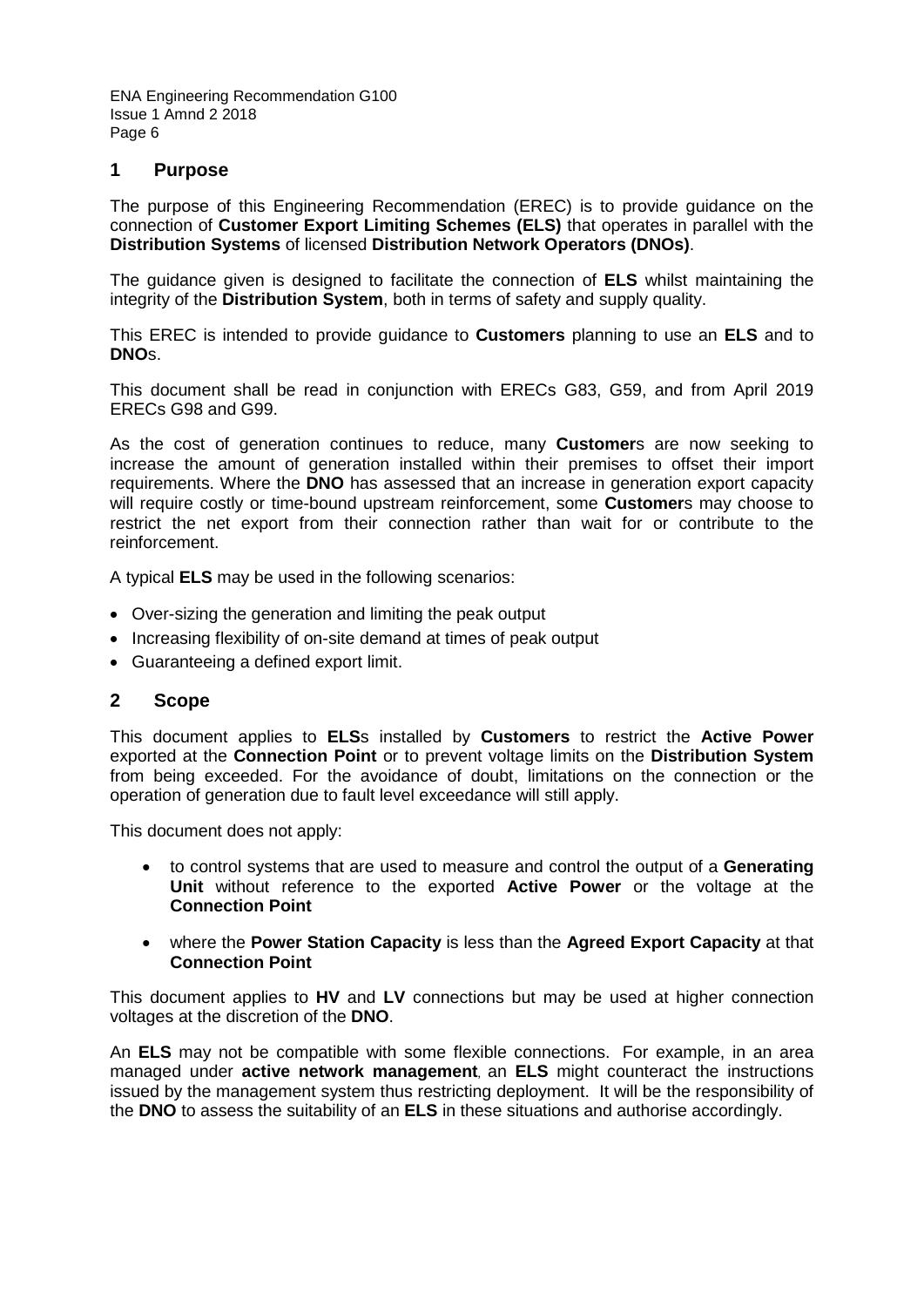# <span id="page-6-0"></span>**3 Normative references**

The following referenced documents, in whole or part, are indispensable for the application of this document. For dated references, only the edition cited applies. For undated references, the latest edition of the referenced document (including any amendments) applies.

#### <span id="page-6-1"></span>**3.1 Standards publications**

| <b>BS 7671</b>                                                                                                                                                             | Requirements for Electrical Installations. IET Wiring Regulations.                                                                                                                                    |  |  |
|----------------------------------------------------------------------------------------------------------------------------------------------------------------------------|-------------------------------------------------------------------------------------------------------------------------------------------------------------------------------------------------------|--|--|
| BS EN 61000-3-2                                                                                                                                                            | Limits for harmonic current emissions (equipment input current $\leq 16$ A<br>per phase)                                                                                                              |  |  |
| BS EN 61000-3-3                                                                                                                                                            | Limitation of voltage changes, voltage fluctuations and flicker in public<br>low-voltage supply systems, for equipment with rated current 16 A per<br>phase and not subject to conditional connection |  |  |
| BS EN 61000-3-11                                                                                                                                                           | Limitation of voltage changes, voltage fluctuations and flicker in public<br>low-voltage supply systems - Equipment with rated current 75A and<br>subject to conditional connection                   |  |  |
| BS EN 61000-3-12<br>Limits for harmonic currents produced by equipment connected to<br>public low-voltage systems with input current $>16$ A and $\leq$ 75 A per<br>phase. |                                                                                                                                                                                                       |  |  |
| <b>Other publications</b><br>$3.2^{\circ}$                                                                                                                                 |                                                                                                                                                                                                       |  |  |
| <b>Engineering Recommendation G5</b><br>Planning levels for harmonic voltage distortion and                                                                                |                                                                                                                                                                                                       |  |  |

<span id="page-6-2"></span>connection of non-linear equipment to transmission systems and distribution networks in the United Kingdom

Engineering Recommendation G59 Recommendations for the connection of generation plant to the **Distribution System**s of licensed **Distribution Network Operator**s

Engineering Recommendation G83 Requirements for the connection of small scale embedded generators (up to 16A per phase) in parallel with Public **Low Voltage** Distribution **Networks** 

Engineering Recommendation P2 Security of Supply Engineering Recommendation P28 Planning Limits for Voltage Fluctuations Caused By Industrial, Commercial and Domestic Equipment in the UK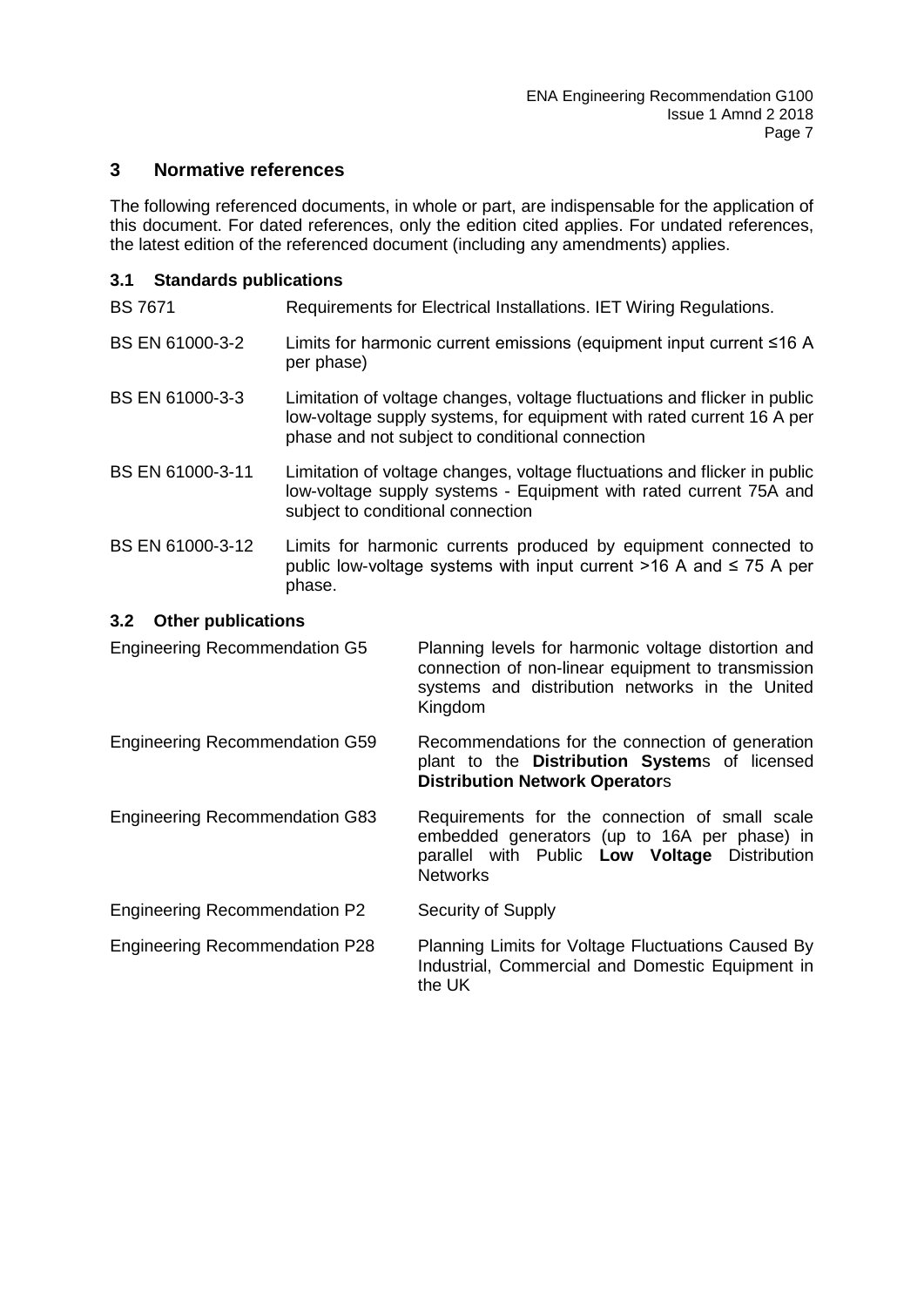# <span id="page-7-0"></span>**4 Terms and definitions**

For the purposes of this document, the following terms and definitions apply. Words and expressions printed in bold type throughout the document are defined in this section.

# <span id="page-7-1"></span>**4.1 Active Network Management**

Using flexible network customers autonomously and in real-time to increase the utilisation of network assets without breaching operational limits, thereby reducing the need for reinforcement, speeding up connections and reducing costs.

#### <span id="page-7-2"></span>**4.2 Active Power**

The product of voltage and the in-phase component of alternating current measured in units of watts, normally measured in kilowatts (kW) or megawatts (MW).

# <span id="page-7-3"></span>**4.3 Agreed Export Capacity**

The maximum amount of power (expressed in kW) that is permitted to flow into the **Distribution System** through the **Connection Point.** The **Agreed Export Capacity** shall be no lower than 3.68kW per phase.

#### <span id="page-7-4"></span>**4.4 Agreed Import Capacity**

The maximum amount of power (expressed in kW) which is permitted to flow out of the **Distribution System** through the **Connection Point**.

#### <span id="page-7-5"></span>**4.5 Apparent Power (VA)**

The product of voltage and current at fundamental frequency, and the square root of three in the case of three-phase systems, usually expressed in kilovolt-amperes ('kVA') or megavoltamperes ('MVA').

#### <span id="page-7-6"></span>**4.6 Connection Point**

A point on the **Distribution System** that provides **Customer** with a connection allowing power to flow to or from the **Distribution System**. Typically this would be the **DNOs** fused cut out or the metering circuit breaker.

# <span id="page-7-7"></span>**4.7 Control Unit (CU)**

The equipment forming part of the **ELS**. The functions of the **CU** typically include:

- To store the **Agreed Export Capacity**)
- To monitor the values being read by the **PMU**
- To detect if the **PMU** value established by the **PMU** exceeds the **Agreed Export Limit**
- To send control signals to the **Generating Unit**(s) interface and load interface units
- To detect any system error (fail-safe protection)

#### <span id="page-7-8"></span>**4.8 Customer**

A person who is the owner or occupier of premises that are connected to the **Distribution System**.

#### <span id="page-7-9"></span>**4.9 Declared Voltage**

In respect to **Low Voltage** supply shall be 230 Volts between phase and neutral conductors at the **Connection Point**.

In respect to **High Voltage** supply the **Declared Voltage** shall be determined by the **DNO**. The voltage shall be defined between 2 phase conductors at the **Connection Point**.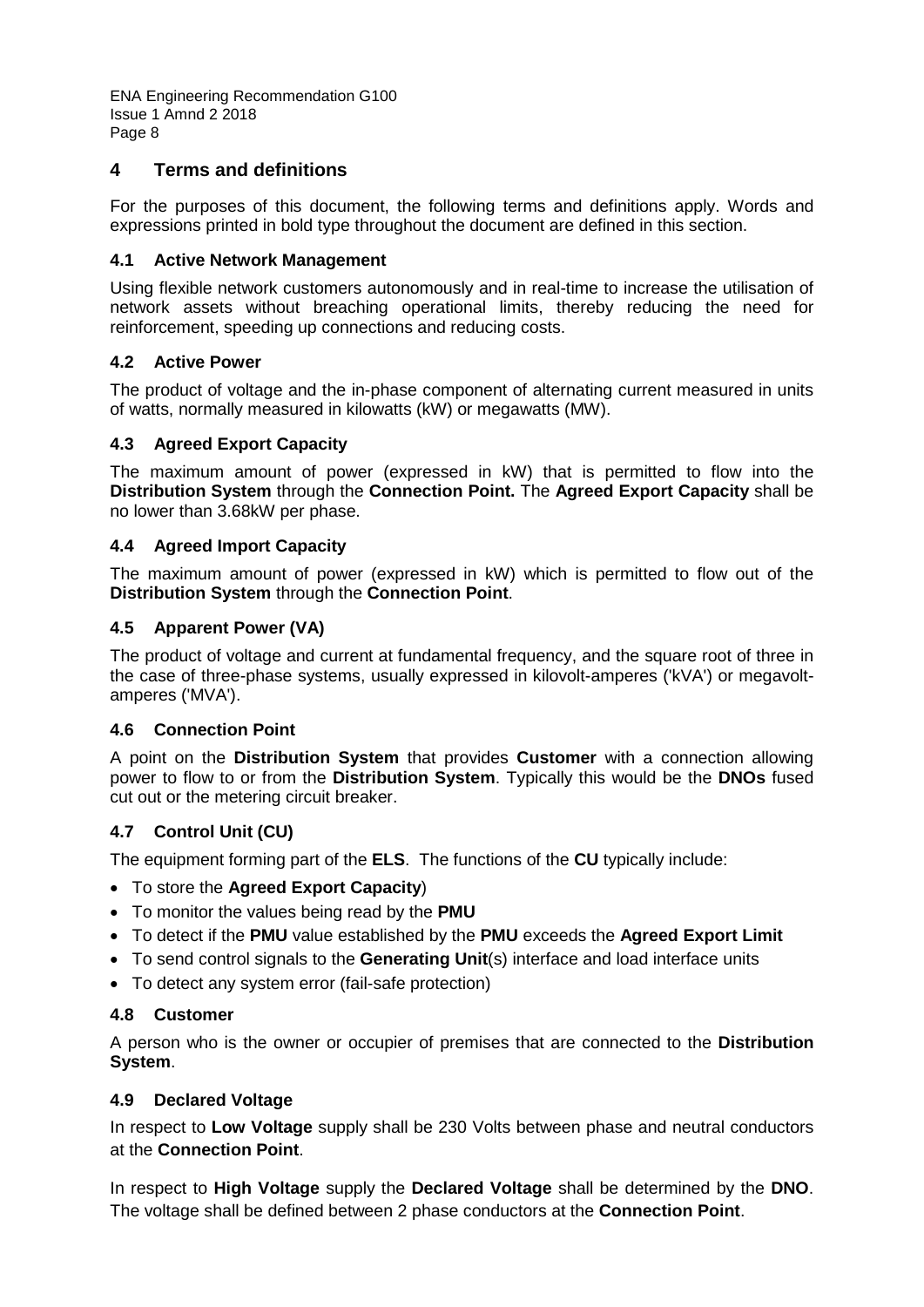# <span id="page-8-0"></span>**4.10 Demand Control Unit (DCU)**

A **DCU** provides a means for demand to be turned on/off to limit **Active Power** exported to the **Distribution System**. This provides an alternative to controlling the output of **Generating Units** (or an additional measure).

#### <span id="page-8-1"></span>**4.11 Distribution Licence**

A **Distribution Licence** granted under Section 6(1)(c) of the Electricity Act 1989 (as amended including by the Utilities Act 2000 and the Energy Act 2004).

#### <span id="page-8-2"></span>**4.12 Distribution Network Operator (DNO)**

The person or legal entity named in Part 1 of the **Distribution Licence** and any permitted legal assigns or successors in title of the named party. For the avoidance of doubt, this includes **Independent Distribution Network Operator**s.

#### <span id="page-8-3"></span>**4.13 Distribution System**

The system consisting (wholly or mainly) of electric lines owned or operated by the **DNO** and used for the distribution of electricity between the grid supply points or **Generating Unit** or other **Connection Point**s to the points of delivery to **Customer**s within Great Britain.

#### <span id="page-8-4"></span>**4.14 Export Limitation Scheme (ELS)**

The system comprising of one or more functional units, sensors and control signals that interfaces with the **Custome**r's generation and/or load to control the net flow of electricity into the **Distribution System** at the **Connection Point** so as not to exceed the **Agreed Export Capacity.**

#### <span id="page-8-5"></span>**4.15 Fail Safe**

A design requirement that enables the **Export Limitation Scheme** to limit export to the **Agreed Export Limit** irrespective of the failure of one or more its components.

#### <span id="page-8-6"></span>**4.16 Generating Unit**

Any apparatus that produces electricity.

#### <span id="page-8-7"></span>**4.17 Generating Unit or Interface Unit (GIU)**

The **GIU** provides the interface between the **CU** and the **Generating Unit**. The design and specification of the **GIU** depends on the nature of the **Generating Unit** and also the manner in which export restriction is achieved. In some cases, a number of **GIU**s may be required.

#### <span id="page-8-8"></span>**4.18 High Voltage (HV)**

A voltage exceeding 1,000V.

#### <span id="page-8-9"></span>**4.19 Independent Distribution Network Operator (IDNO)**

A **DNO** that does not have a Distribution Services Obligation Area in its **Distribution Licence** and is not an ex Public Electricity Supplier

#### <span id="page-8-10"></span>**4.20 Low Voltage (LV)**

In relation to alternating currents, a voltage exceeding 50V but not exceeding 1,000V.

#### <span id="page-8-11"></span>**4.21 Power Station Capacity**

The aggregated capacity of all the **Generating Units** associated with a single **Power Station**.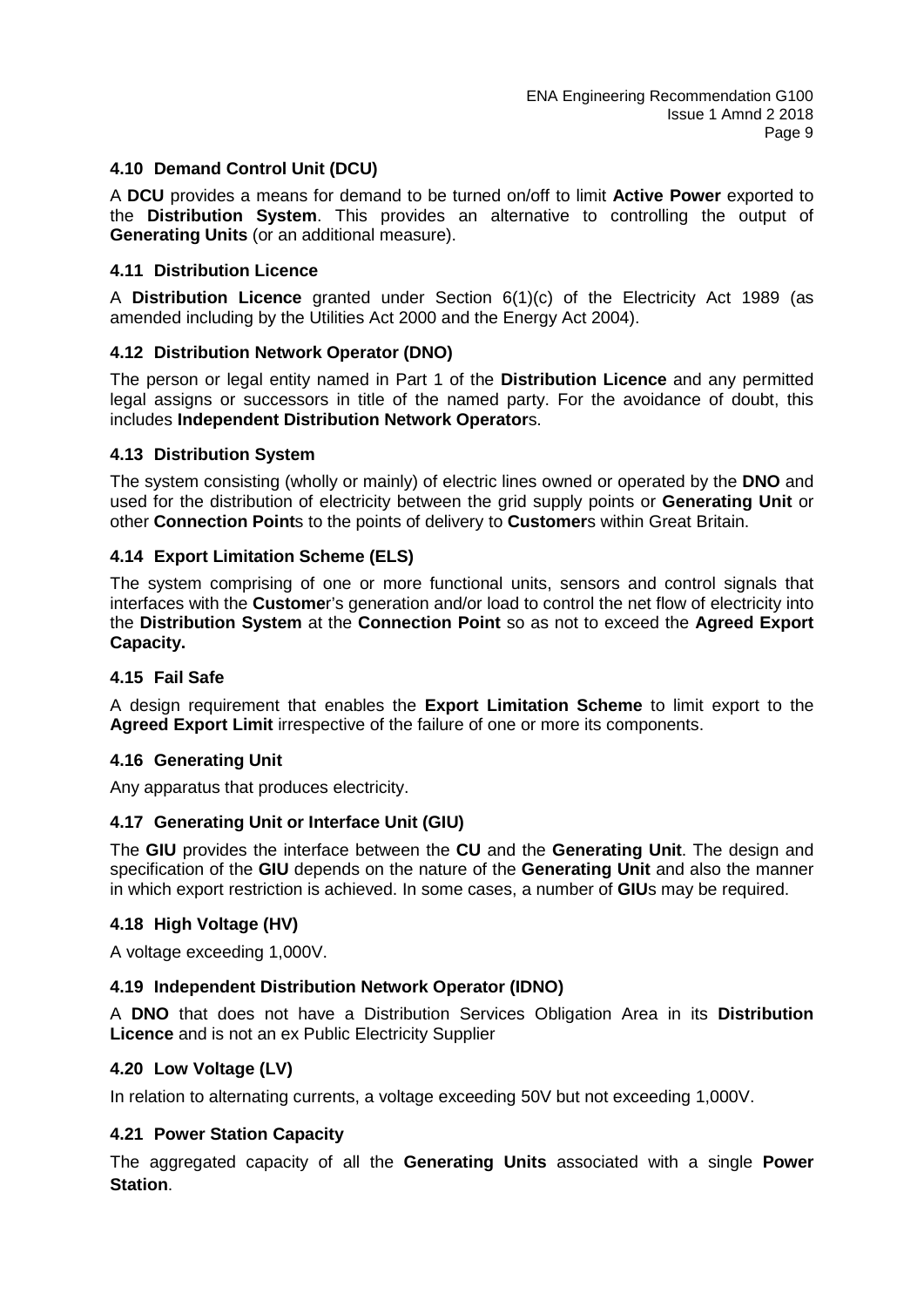# <span id="page-9-0"></span>**4.22 Nominal Voltage**

The **Distribution System** operates at **Nominal Voltage**s of 132kV, 66kV, 33kV, 22kV, 11kV, 6.6kV, 400 volts and 230 volts.

# <span id="page-9-1"></span>**4.23 Power Factor**

The ratio of **Active Power** to **Apparent Power**.

#### <span id="page-9-2"></span>**4.24 Power Measurement Unit (PMU)**

The **PMU**s function is to measure the voltage and current flow between the **Distribution System** and the **Customers'** premises at the **Connection Point**.

#### <span id="page-9-3"></span>**4.25 Power Station**

An installation comprising of one or more **Generation Unit**s.

#### <span id="page-9-4"></span>**4.26 Reactive Power**

The imaginary component of the **Apparent Power** at fundamental frequency usually expressed in kilovar (kVAr) or Megavar (MVAr).

#### <span id="page-9-5"></span>**4.27 Statutory Voltage Limits**

In the case of a **Low Voltage** supply, a variation not exceeding 10 per cent above or 6 per cent below the **Declared Voltage** at the declared frequency.

In the case of a **High Voltage** supply operating at a voltage below 132,000 Volts, a variation not exceeding 6 per cent above or below the **Declared Voltage** at the declared frequency.

In the case of a **High Voltage** supply operating at a voltage above 132,000 Volts, a variation not exceeding 10 per cent above or below the **Declared Voltage** at the declared frequency.

# <span id="page-9-6"></span>**4.28 Type Tested SSEG**

Type tested small scale embedded generator, as defined in Engineering Recommendation G83

#### <span id="page-9-7"></span>**5 Requirements**

#### <span id="page-9-8"></span>**5.1 Export Limitation Scheme Design**

An **Export Limitation Scheme** measures the **Active Power** at points within the **Customer**'s installation and then uses this information to either restrict generation output and/or balance the **Customers** demand in order to prevent the export to the **Distribution System** from exceeding the **Agreed Export Capacity**.

An **ELS** may include a secondary feature to restrict generation export when the voltage at the **Connection Point** exceeds the **Statutory Voltage Limits**. If this feature is required, the **DNO** shall specify this at the quotation / offer stage.

In order for the installation of an **ELS** to be an acceptable solution, the **DNO** must be satisfied that the control schemes will meet the requirements of section 5.6 under all circumstances.

It should be noted that the **Agreed Export Capacity** is expressed as an **Active Power** value (in kW or MW). In addition to this **Agreed Export Capacity, DNOs** will specify an export **Power Factor** or **Power Factor** range at the **Connection Point**, as applicable. The **ELS** shall be designed to measure and limit the **Active Power** only since the **Power Factor** and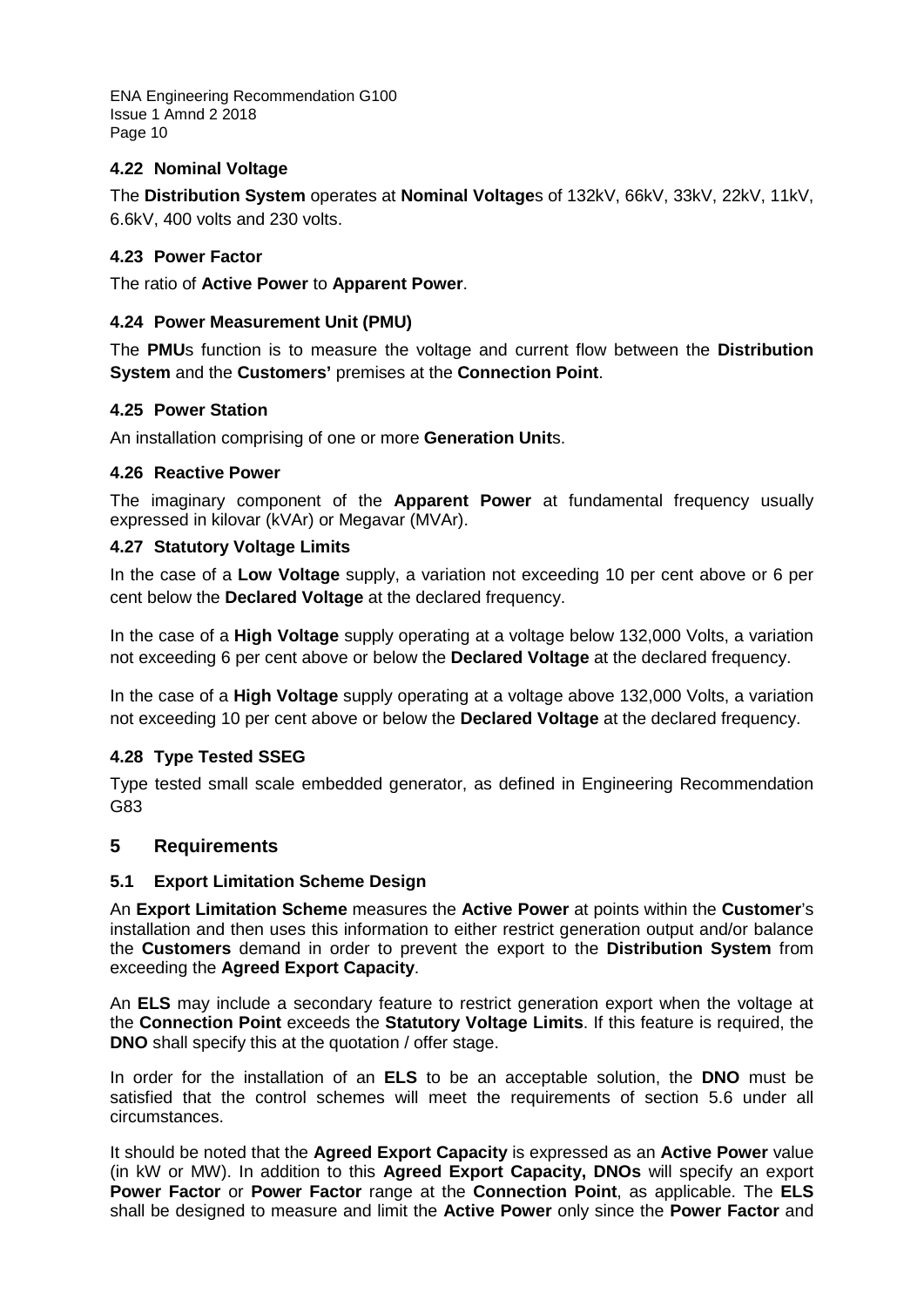hence the **Apparent Power** and **Reactive Power** should be controlled by the **Customer** to satisfy the requirements of the **Connection Agreement**.

The **ELS** may be formed of discrete units, as shown in Appendix B, or integrated into a single packaged scheme. Where discrete units are used they should preferably be interconnected using metallic or fibre optic cables. Alternatively the units may be interconnected using secure radio links but where this is the case these links shall be licensed (by OFCOM) and have a planned availability of 99.9% or higher. Irrespective of the media used for interconnecting between the discrete units, if the communication path fails the generation output shall be reduced to a nominal value stipulated by the **DNO** within a set response time (see section 5.5) to prevent the **Agreed Export Capacity** from being exceeded.

**ELSs** installed at **Power Stations** with an aggregate **Generating Unit** capacity exceeding 16A (i.e. 3.68kW) per phase must be fail-safe and must ensure that the **Agreed Export Limit** is not exceeded if any single component, including the communication links between the discrete units, fail or lose their power supply.

Once installed and commissioned, the scheme settings should not be capable of being readily altered by the **Customer** and shall only be changed with the written agreement of the **DNO**.

The exported power at the **Connection Point** may be managed by increasing the **Customer's** demand within the **Customers** installation; however the **ELS** must be able to turn down/reduce the generated power or disconnect one of more **Generation Units** if the demand is not available.

Additional reverse power protection shall be installed at all **HV** metered connections to backup the **ELS**. See section 5.5 for further detail.

For **LV Connection Points**, a reverse power protection relay is only required if the **DNO** deems the **ELS** not to be fail-safe.

A description of the scheme, its settings, and a single line diagram shall be permanently displayed on site.

#### <span id="page-10-0"></span>**5.2 Maximum Power Station Capacity**

An **ELS** will take a finite time (as specified in section 5.5.) to operate and restrict the site export. During this period the exported power may be above the **Agreed Export Capacity** which could cause equipment current ratings, over-current protection settings, fuse ratings or **Statutory Voltage Limits** to be temporarily exceeded.

The **DNO** will carry out an assessment at the design stage to determine the maximum acceptable **Power Station Capacity** above which either thermal limits, protection settings / fuse ratings or equipment voltage limits could be exceeded. Further guidance on these aspects is provided below.

#### 5.2.1 Equipment Thermal Limit Assessment

Plant and equipment (e.g. switchgear, transformers, cables and overhead lines etc.) is normally capable of withstanding short periods of moderate overloading. In most cases thermal limits will not be exceeded due to detection and operation of the **ELS** and, where fitted, the reverse power protection.

#### 5.2.2 Protection Assessment

In order to prevent mal-operation of cut-out fuses and/or over-current protection and other protection equipment the **Power Station Capacity** shall typically be no greater than 1.25 x **Agreed Import Capacity** or 1.25 x **Agreed Export Capacity**, whichever is the higher. At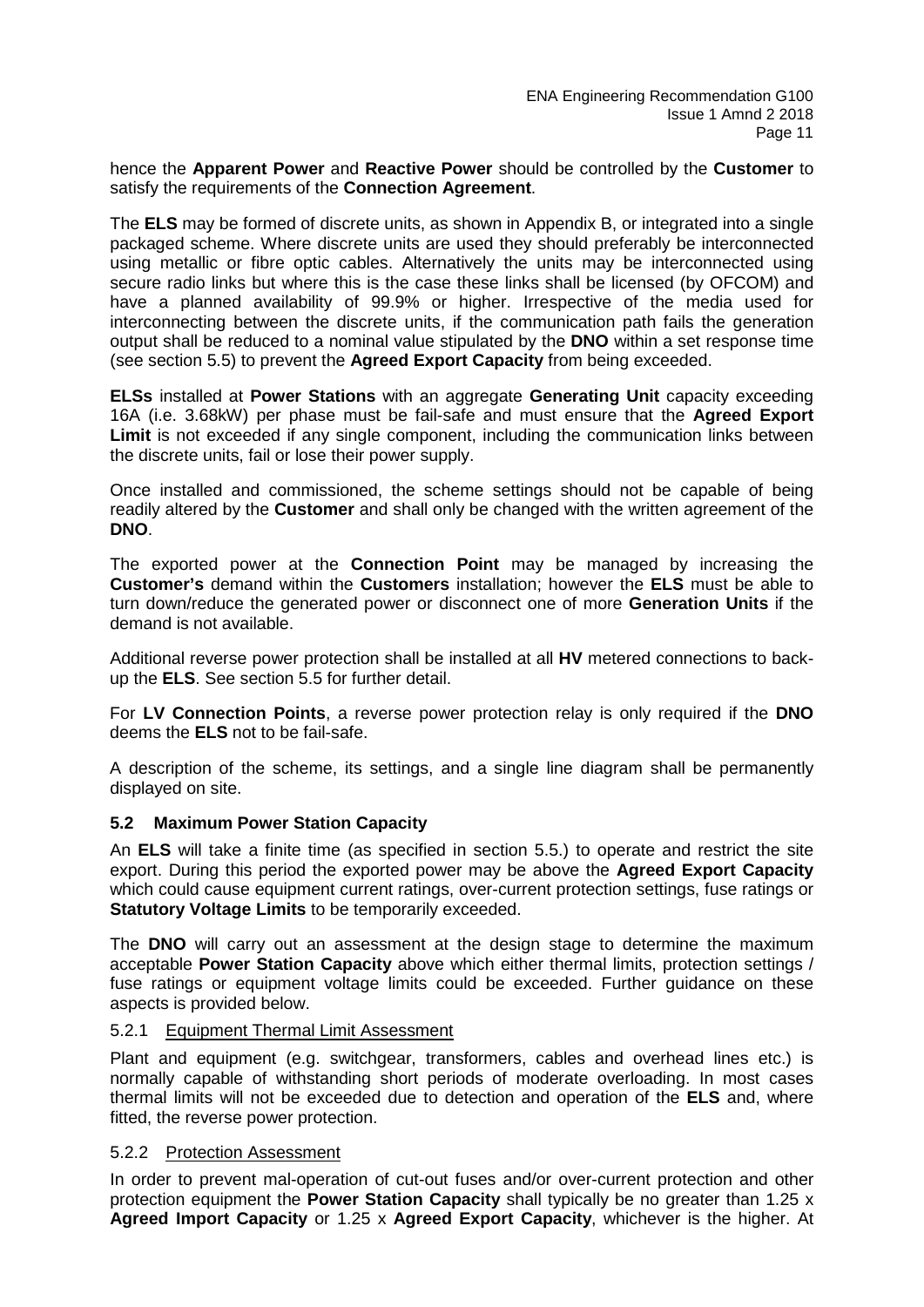some sites it may be possible for a **DNO** to agree a higher value depending upon the protection requirements and the **Minimum Demand.**

Where the site does not have an **Agreed Import Capacity** or **Agreed Export Capacity** the protection assessment shall be based on the **DNO**'s cut-out fuse rating or the over-current protection settings applied to the metering circuit breaker (operating at **Nominal Voltage**). In the absence of other information, the **DNOs** cut-out fuse should be assumed to be 60A.

#### 5.2.3 Voltage Assessment

The **Power Station Capacity** shall be restricted to prevent **DNO** equipment voltage ratings from being exceeded during the detection and operation time of the **ELS**. It is recommended that the highest network voltage is no greater than the **Statutory Voltage Limit** + 1% (of the **Nominal Voltage**) before the **ELS** operates.

For **LV** networks, the **Declared Voltage** is 230V (phase to neutral) and the **DNO's** upper **Statutory Voltage Limit** is = 230V + 10% = 253V. "Where a **Power Station Capacity** does not exceed 32A per phase and consists solely of **Type Tested SSEGs** a voltage assessment is not required. In all other circumstances the maximum **Power Station Capacity** should be restricted in order to prevent the network voltage exceeding 253V + (1% of 230V) = 255.3V.

For **HV** networks an upper voltage limit is defined by the **DNO** to ensure the voltage at **LV Connection Point**s remains within **Statutory Voltage Limits.** For example, where a **DNO** specifies an upper voltage limit of 11.3kV (phase to phase) for an **HV** network, the maximum **Power Station Capacity** must be restricted to prevent the highest network voltage exceeding  $11.3kV + (1\% \text{ of } 11kV) = 11.41kV$ .

#### 5.2.4 Other Restrictions

It is possible that other factors may restrict the maximum **Power Station Capacity** at the site, for example fault level contribution, or possible transmission system related restrictions. Where this is the case the **DNO** shall notify the **Customer** of the reason for the restriction.

Examples of how the maximum **Power Station Capacity** is calculated are included in Appendix F.

#### <span id="page-11-0"></span>**5.3 Maximum Capacity of Actively Controlled Demand**

Where the **Agreed Export Capacity** is limited by actively controlling flexible on-site demand the **Agreed Import Capacity** could be exceeded if the generation is suddenly disconnected (e.g. if the EREC G59 interface protection operates). This could potentially cause equipment thermal limits and / or rapid voltage change limits to be exceeded. In order to prevent these issues the maximum demand of the site, including the actively controlled demand, shall not exceed 1.25 x the **Agreed Import Capacity** of the site.

Where a site with an **LV Connection Point** does not have an **Agreed Import Capacity** the rating of the cut-out fuse or the over-current protection settings applied to the metering circuit breaker (operating at **Nominal Voltage**) shall be used instead. In the absence of other data a 60A cut-out fuse shall be assumed.

#### <span id="page-11-1"></span>**5.4 Power Quality**

All installations must comply with the power quality requirements defined in

- ENA Engineering Recommendation P28
- ENA Engineering Recommendation P29
- ENA Engineering Recommendation G5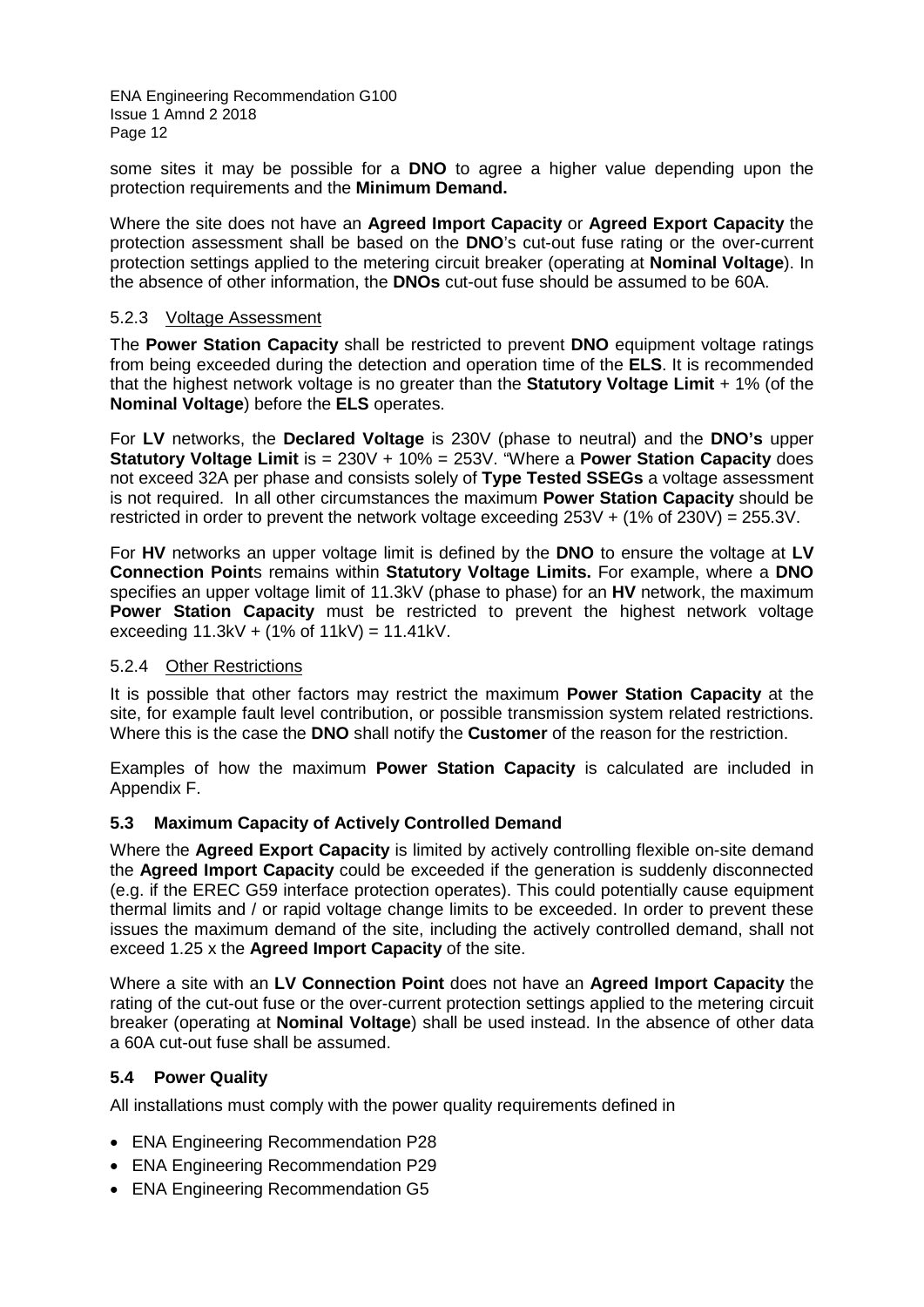In accordance with the above documents, with BS7671 (The IET Wiring Regulations) and the Distribution Code, **Customers** shall discuss and agree the connection of any potentially disturbing equipment with the **DNO**.

In addition to the connected load and generation, the **ELS** may also create voltage disturbances and voltage distortion.

An **ELS** that quickly decreases or trips the generation or that quickly increases or decreases demand may give rise to rapid voltage changes and / or flicker. In such cases the **Customer** shall provide the **DNO** information on the maximum change in current or power, the characteristics of the change (e.g. step change, ramped change etc.). If the current is ramped up or down the maximum ramp rate and ramp duration shall also be provided. EREC P28 normally restricts rapid voltage changes to a maximum of 3%.

An **ELS** that relies on power electronics (e.g. converters etc.) to control the load shall also provide information demonstrating compliance with relevant harmonics standards (e.g. BSEN 61000-3-2 and/or BSEN 61000-3-12) or provide data on the harmonic current produced by the **ELS** in accordance with ENA EREC G5.

#### <span id="page-12-0"></span>**5.5 Accuracy and Response Rates**

The overall accuracy of **ELS** with regard to measurement and control of **Active Power** and, where applicable, voltage, shall be determined by the manufacturer of the system and published within its operating manual. These tolerances shall, as far as possible, take account of sensing / measurement errors, processing errors, communication errors and control errors. Consideration shall also be given to environmental factors (e.g. the expected ambient temperature range).

The settings applied to the **ELS** shall take account of the published tolerances to ensure the required export limits and voltage limits are maintained. For example, if an **ELS** is required to limit the export to 100kW and it has an overall tolerance of +/-5% at this value, it shall be set to limit the **Active Power** to 95kW (i.e. 95% of the required value).

The **ELS** must detect an excursion and reduce the export to the **Agreed Export Capacity** or less within 5 seconds.

Where communication delays (between the **ELS** and the **Generating Units** and actively controlled demand) mean that the 5 second operating time may not be satisfied, a back-up system shall be installed that detects an excursion and operates within 5 seconds. In such circumstances the back-up system should be programmed to act at the **Agreed Export Capacity** and the **ELS** at a lower value. This backup system should have an **Active Power** accuracy of +/-3% or better.

For example, for a site with a nominal 50kW export limit, the **ELS** system could be set to 48kW, with a back-up disconnection device set at 50kW; under normal operation, the dynamic system will keep the site limited to 48kW export, but should the export peak over 50kW, the generation will be disconnected within 5 seconds by device back-up disconnection system. Where an **ELS** relies on a backup disconnection systems to achieve the 5 seconds limit the arrangement must satisfy the power quality requirements, including the EREC P28 rapid voltage change and flicker requirements.

For all **High Voltage** metered connections, protection (known as reverse power protection) shall disconnect the **Generating Unit** if the exported power exceeds the **Agreed Export Capacity** for more than 5 seconds. It shall be the responsibility of the **Custome**r to specify and satisfy the relevant **DNO** that the protection meets this requirement.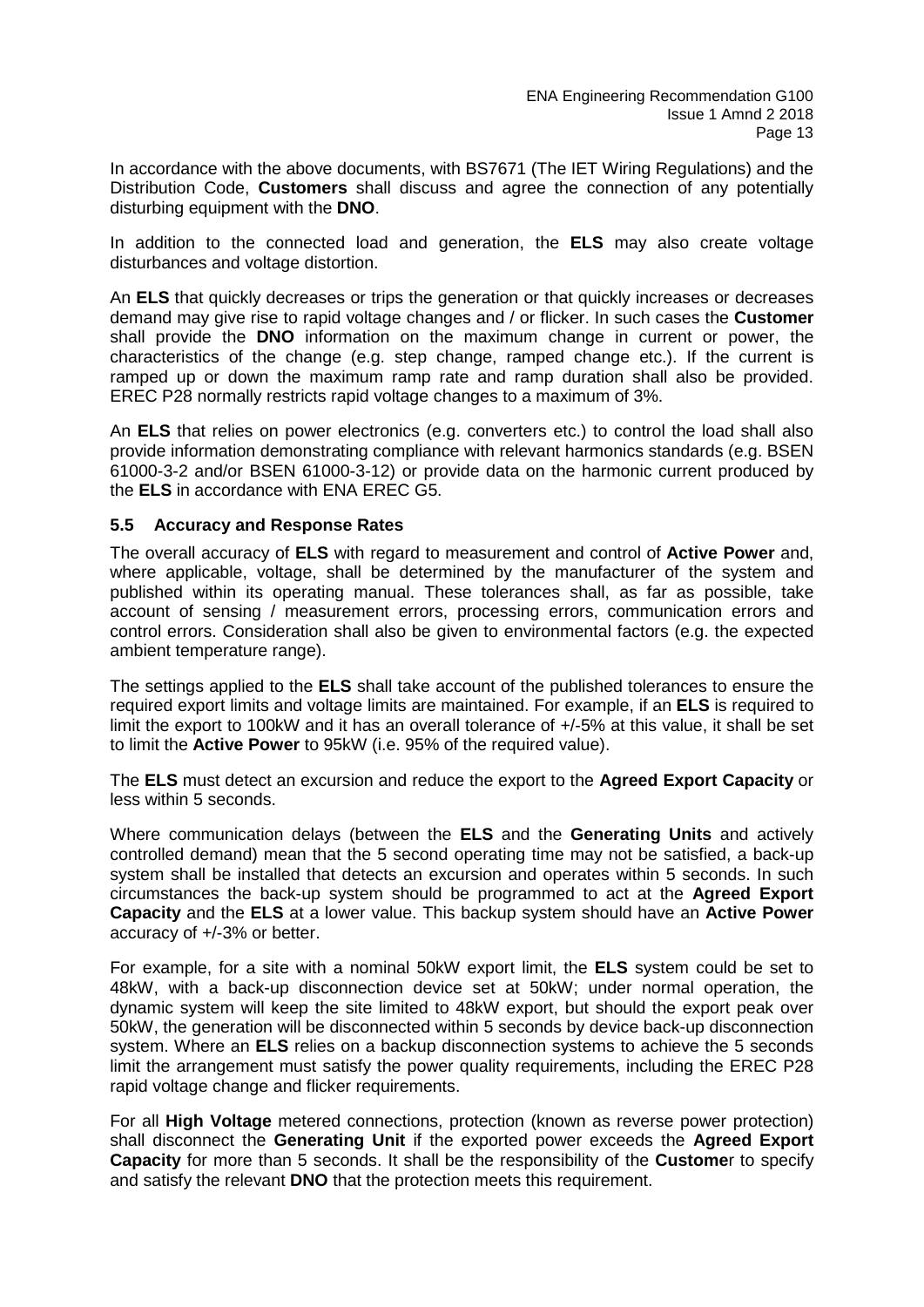#### <span id="page-13-0"></span>**5.6 Excursions**

The **Active Power** may, under abnormal conditions, temporarily exceed the **Agreed Export Capacity**. The **ELS** shall be designed so that under normal operating conditions the thermal limits and **Statutory Voltage Limits** are not exceeded.

In recognising that the **ELS** may have a delayed response under abnormal conditions, up to 5 seconds response time is assumed to allow the **ELS** to bring the export equal to, or below the **Agreed Export Capacity**. Where frequent excursions of the **Agreed Export Capacity**  take place under normal operating conditions, the **DNO** may request that the **Active Power** thresholds are lowered to reduce the number and the magnitude of the excursions.

The **Connection Agreement** may need to be amended in the event of an excursion to the **Agreed Export Capacity**.

Breeches of the **Agreed Export Capacity** may result in the **Connection Agreement** being withdrawn or further monitoring and/or remote control being installed at the **Customers'** cost.

#### <span id="page-13-1"></span>**6 Application and Acceptance**

**Customer**s shall provide information on the proposed **ELS** to enable **DNO**s to make an assessment on the risk to the network. A flowchart on the acceptability criteria is shown in Appendix D.

The following information shall be provided with the **ELS** application:

- Single Line Diagram of **ELS**
- Manufacturers G100 Product Declaration as shown in Appendix C
- Explanation of **ELS** operation
- Description of any fail-safe functionality (interruption of sensor signals, disconnection of load, loss of power, internal fault detection etc.)

# <span id="page-13-2"></span>**7 Witness Testing and Commissioning**

The following section only applies to **ELS**s at installations with an aggregate **Generating Unit** capacity exceeding 16A (3.68kW) per phase.

#### <span id="page-13-3"></span>**7.1 General**

The Customer is responsible for demonstrating that the ELS complies with the requirements detailed in this document.

Where the **ELS** is used at a site with a combined on-site generation capacity of 50kW or less, the **DNO** may, at its discretion, not require to witness the **Fail Safe** operation. For larger installations **DNOs** normally witness the tests on the **ELS**.

Where the **ELS** commissioning tests are witnessed by the **DNO** it is expected that this will be carried out in the same visit as the generation commissioning tests are witnessed.

In order to safely and effectively test an **ELS**, it is necessary to be able to simulate instances where the **ELS** is expected to operate.

A means of ensuring the applied settings are tamper proof will need to be demonstrated. A copy of any additional settings associated with the **ELS** shall be displayed on site alongside any EREC G59 or G99 protection settings.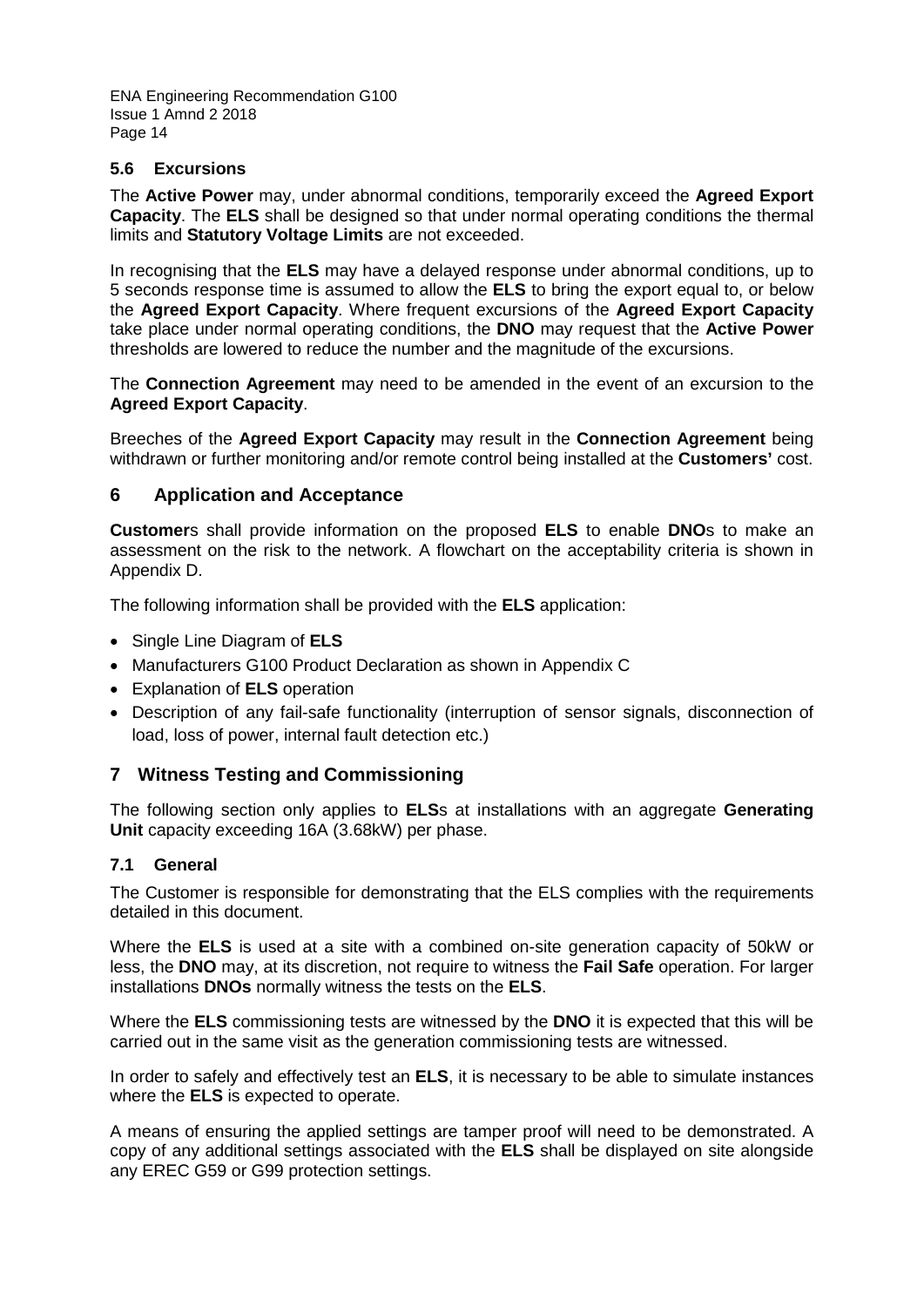# <span id="page-14-0"></span>**7.2 Preventing the export limit being exceeded during setup/testing**

Care shall be taken whilst testing and commissioning the **ELS** so that the **Agreed Export Capacity** or the **Agreed Import Capacity** is not breeched so as to not put the distribution network at risk. This may involve setting the export limit to a lower threshold for demonstration purposes. A combination of the following measures should be considered to ensure that **Agreed Export Capacity** or the **Agreed Import Capacity** is not exceeded during setup/testing:

- Temporarily programming the export limit value to zero, or setting it to 50% (or less) than the true export limit
- Restricting the maximum output of the generation (e.g. on a PV system with multiple inverters, turning off a number of the inverters)
- Operating a temporary load or load bank

If **ELS** settings need to be changed in order to demonstrate operation, then they must be restored and confirmed once testing is complete.

#### <span id="page-14-1"></span>**7.3 Commissioning Sequence**

**ELS** commissioning should only be undertaken after the generation commissioning has been successfully completed.

In order to ensure system safety, the following commissioning sequence shall be followed. This should be performed in the sequence indicated and the process should only proceed to the next stage once the preceding stage has been successfully undertaken:

The **Customer** shall provide all relevant scheme drawings and information to enable safe, informed commissioning of the **ELS.**



**Figure 1 Commissioning Sequence**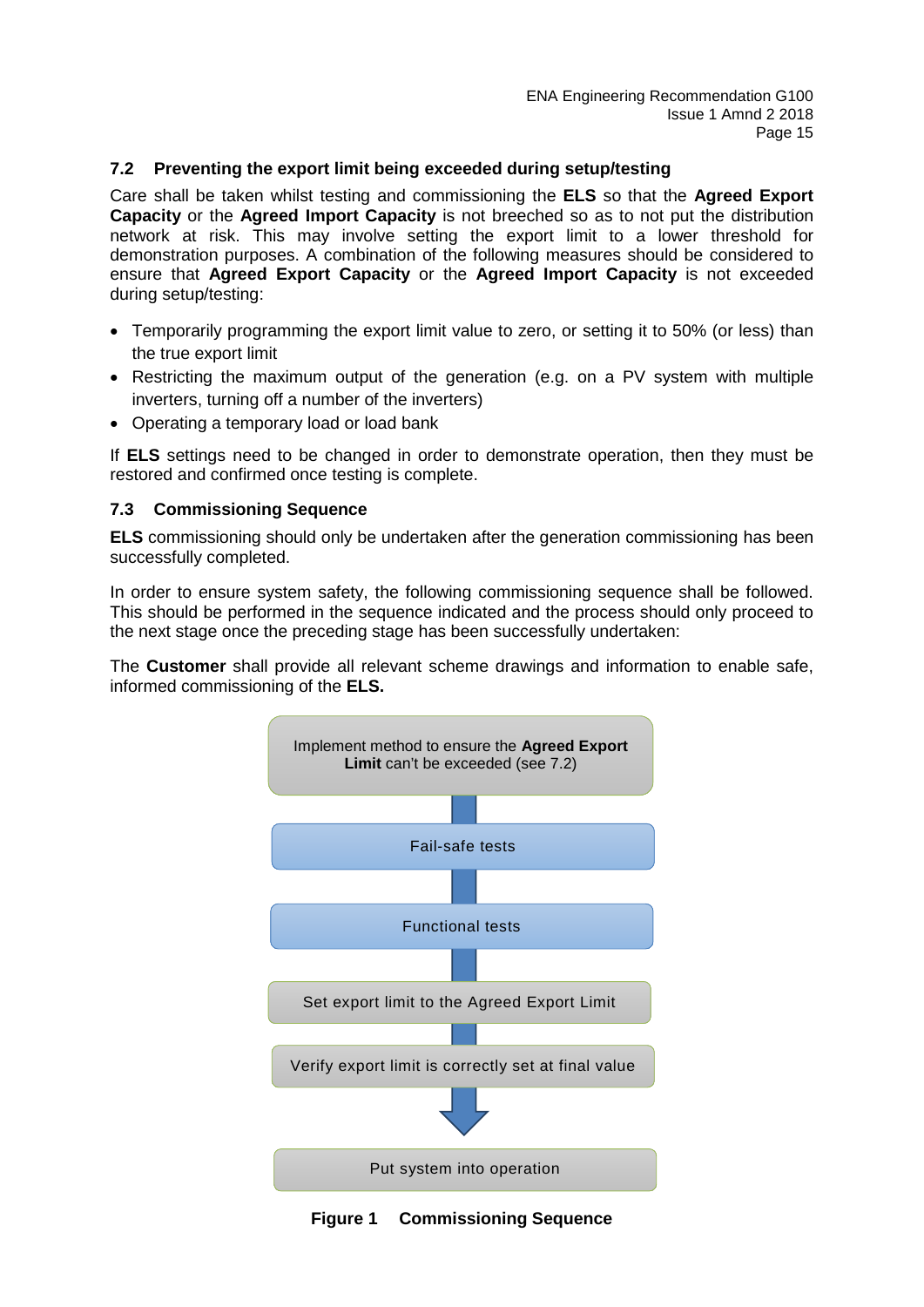# <span id="page-15-0"></span>**7.4 Fail-safe tests**

"Fail safe tests are not required at installations where all of the **Generating Units** are **Type Tested SSEGs,** with a **Power Station Capacity** of not more than 7.36kW per phase (i.e. 32A per phase at 230V) and an **Export Capacity** of not more than 3.68kW per phase (i.e. 16A per phase at 230V)."

The purpose of the **Fail-Safe** tests is to ensure that should any part of the **ELS** fail, the **Active Power** exported across the **Connection Point** will drop to the **Agreed Export Capacity** or less within the specified time.

There are three potential options to reducing the **Active Power**.

- 1. The **Generation Units** switches off completely
- 2. A section of the **Generating Units** may remain operating as long as the aggregate capacity of the **Generating Units** remaining operational is equal or less than the **Agreed Export Capacity.**
- 3. All **Generating Units** may operate at a restricted output as long as the aggregate export from the **Generating Units** remaining operational is equal or less than the **Agreed Export Capacity.**

The **Fail-Safe** test process comprises a sequence of tests on each individual piece of equipment forming the **ELS**. Each piece of equipment needs to have, where relevant, its communication and its power supply cables removed as separate tests.

At no time during the **Fail-Safe** test sequence should the **Active Power** rise above the programmed export limit for a duration longer than the specified reaction time.

NOTE: Some power supplies may take a short while to power down (due to power stored in capacitors). This will cause a slight delay in the response time of the system. In such cases the reaction time is measured from the point at which the unit powers down, not the point at which the power supply is disconnected.

# <span id="page-15-1"></span>**7.5 Test Sequence**

The following table describes a typical test sequence. Not all systems will have all of the components listed and others may have additional components that need to be included in the list. An example can be found at Appendix B. The system shall be restored after each test below.

| No.            | <b>Component</b>                         | <b>Test</b>                                      |
|----------------|------------------------------------------|--------------------------------------------------|
| 1              | <b>Power Monitoring Unit (PMU)</b>       | Remove power supply to PMU                       |
| $\overline{2}$ | <b>Control Unit (CU)</b>                 | Remove power supply to any CU                    |
| 3              | Generator Interface units (GIU)          | Remove power supply to all GIUs                  |
| $\overline{4}$ | <b>Demand Control Unit (DCU)</b>         | Remove power supply to all DCUs                  |
| 5              | Network hub / switches                   | Remove power supply                              |
| 6              | $PMU \rightarrow CU$ communication cable | Unplug cable                                     |
| $\overline{7}$ | $CU \rightarrow GIU$ communication cable | Unplug cable (repeat where additional GIU units) |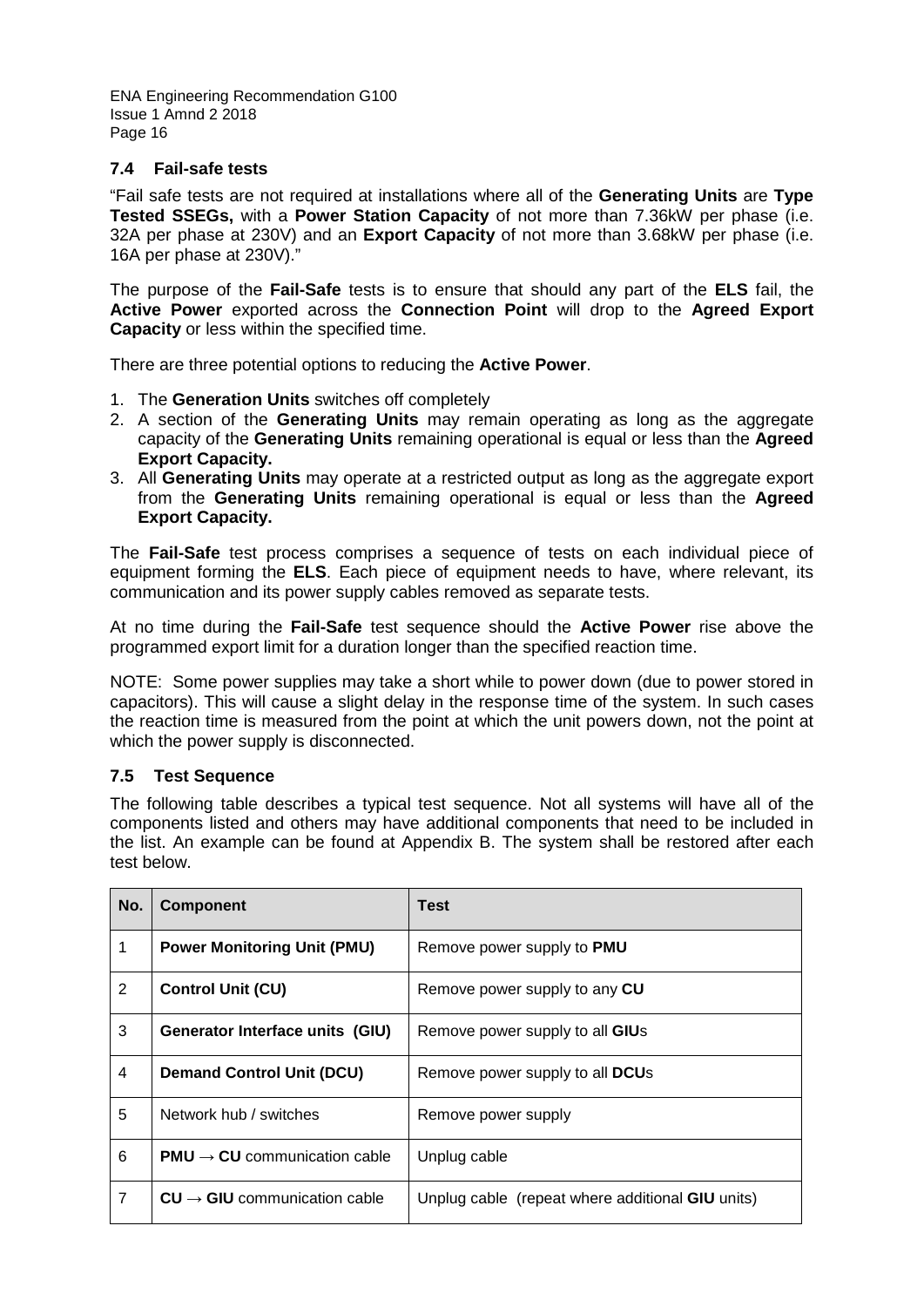| 8  | $GU \rightarrow$ Generator communication<br>cable | Unplug cable (repeat where additional GIU units) |
|----|---------------------------------------------------|--------------------------------------------------|
| 9  | $CU \rightarrow DCU$ communication cable          | Unplug cable (repeat where additional DCU units) |
| 10 | $DCU \rightarrow$ load communication cable        | Unplug cable (repeat where additional DCU units) |
| 11 | Controlled Load(s)                                | Turn off load (e.g. activate thermostat)         |

#### **Table 1 Test Sequence**

#### <span id="page-16-0"></span>**7.6 Functional tests**

In order to safely and effectively test an **ELS**, it is necessary to be able to simulate instances where the **ELS** is expected to operate. Two different means may be employed to simulate system operation.

- 1. Manual control over the loads operating on the site; or
- 2. Injection testing using a calibrated test set

The method adopted will depend on the nature of the site. On larger sites with multiple distributed loads (e.g. an office, factory or school), injection testing will be the only practical option.

Particular attention should be paid to the correct orientation of the **PMU** current monitoring connections (including CT orientation) during testing.

#### 7.6.1 Functional testing – manual load control

Three site factors can be adjusted and a generic test method could be:

- 1. The export limit is adjusted (set to zero or a percentage of the final figure)
- 2. The site loads are manually increased / decreased
- 3. The output from the **Generation Unit**s is manually increased / decreased

**Pass-Fail criteria:** During the test sequence the power exported from the site does not rise above the programmed export capacity for a duration longer than the specified reaction time.

#### 7.6.2 Functional testing – Injection testing

Export limit conditions can be simulated by temporarily connecting the **PMU** to a calibrated injection test set.

When using an injection test set, there is no feedback loop between the **ELS** and the injection test set. This has two significant implications for the test process:

- 1. As soon as the **ELS** begins to operate, because it sees no corresponding decrease in export levels, the control loop will keep running until the **Generation Units** output is reduced to the programmed export capacity or below.
- 2. To ensure that the **ELS** is reacting by the correct amount and within an acceptable time period, a step change needs be applied by the test set to the **PMU**.

The following test sequence should be performed: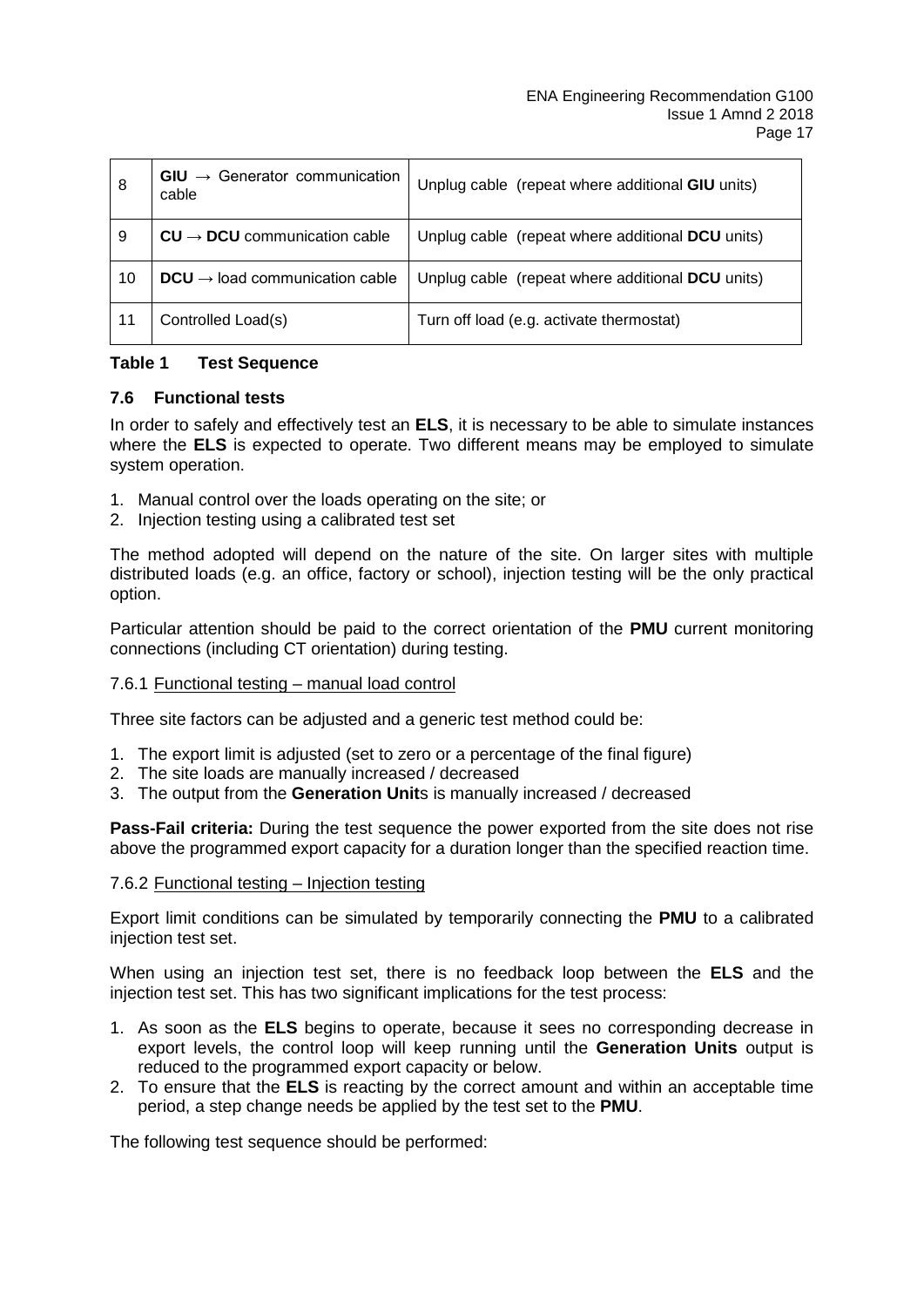| Test |               | Step change final value                        |
|------|---------------|------------------------------------------------|
|      | Step change A | Export = 105% of programmed export limit value |
|      | Step change B | Export = 110% of programmed export limit value |
|      | Step change C | Export = 120% of programmed export limit value |

# **Table 2 Step Change Tests**

The procedure for performing the test is as follows:

- Initially apply 100% of nominal voltage and inject current (at unity power factor) to mimic an exported **Active Power** equivalent to of 95% of the export limit setting. Check that the ELS does not operate.
- Step up the current to give an export **Active Power** equivalent to 105% of the export **Active Power** limit (for Test A), Check that change in export level is "seen" by the **PMU**.
- Check that the **Active Power** exported by the generation reduces to a value at least 5% below the export limit setting within the specified reaction time. The test shall be repeated at the maximum statutory voltage (i.e. at 110% of nominal voltage at LV connections or at 106% at **HV** connections) and also at the minimum statutory voltage limit (i.e. 94% of nominal voltage for both **LV** and **HV** connections).
- All the above tests shall also be repeated for step increases from 95% to 110% of the export limit and from 95% to 120% of the export limit as detailed in Table 2.

When injection testing is complete, the correct orientation of any current monitoring connections (including CT orientations) which may have removed for the test must be checked and verified as correct.

If settings need to be changed in order to demonstrate operation, then they must be restored and confirmed once testing is complete.

# <span id="page-17-0"></span>**8. Manufacturers G100 Product Declaration**

Manufacturers of ESLs having undertaken the required tests shall complete the G100 Product Declaration as set out in Appendix C. Copy of this declaration shall be provided to the customer. The customer will then provide a copy of the product declaration to the DNO as set out in section 6 of this engineering recommendation.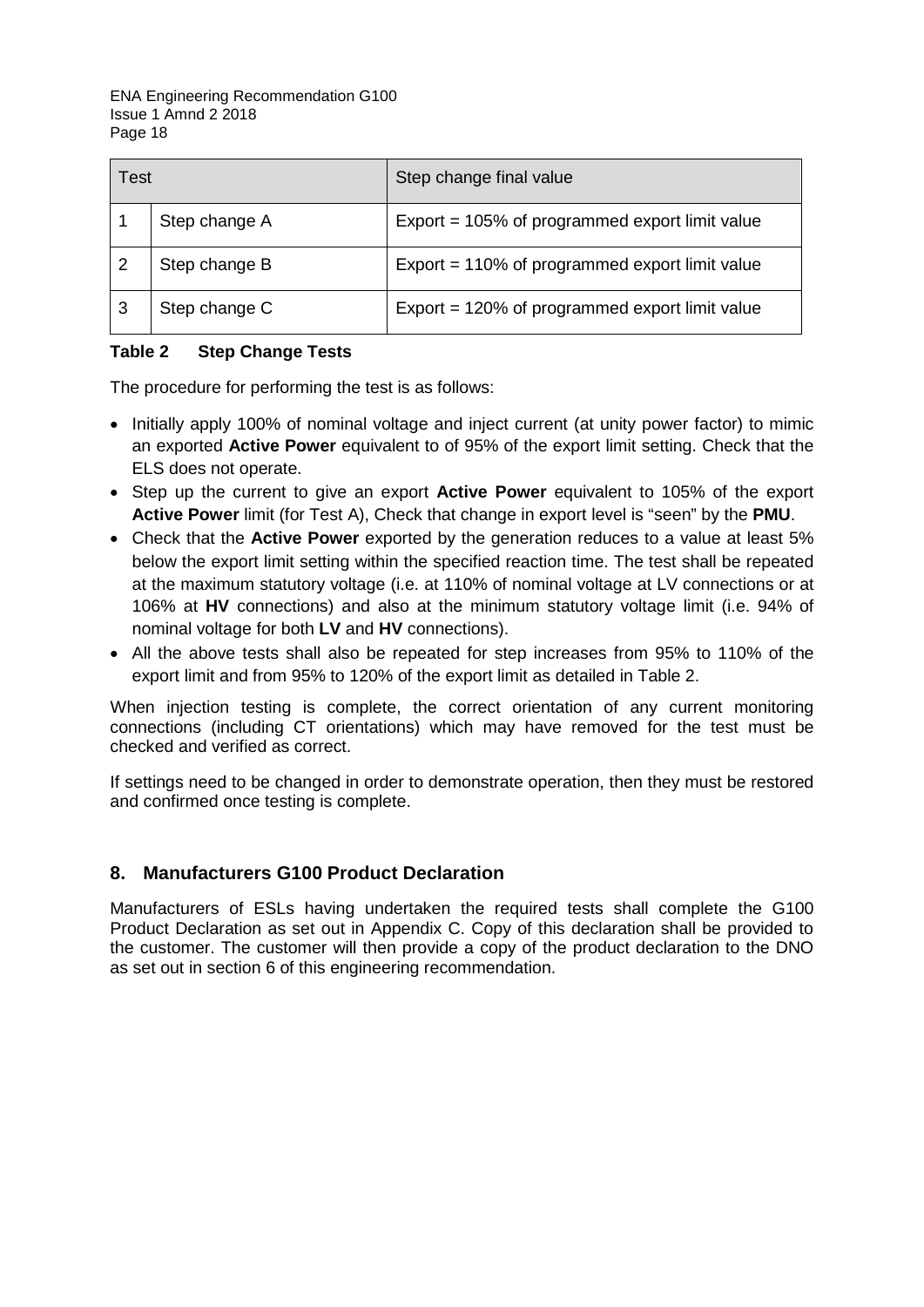# **Appendix A – Information Request**

# **ENQUIRY – EXPORT LIMITATION SCHEME**

<span id="page-18-0"></span>This form should be used by all applicants considering installing an **ELS** as part of their connection application. This form should accompany your application for a connection.

| <b>Customer Name</b>                         | <b>Project Name:</b> |
|----------------------------------------------|----------------------|
|                                              |                      |
| <b>ENA Form Application submission date:</b> | <b>DNO Ref No</b>    |
|                                              |                      |

#### **The following information shall be submitted with the enquiry:**

Copy of Single Line Diagram of **Export Limitation Scheme**

Explanation / description of **Export Limitation Scheme** operation including a description of the failsafe functionality e.g. the response of the scheme following failure of a:

- **Power Monitoring Unit**
- **Control Unit**
- **Generator Interface Unit**
- **Demand Control Unit**
- **Communication Equipment**

*Note, fail-safe operation is not mandatory where the installation has an aggregate Generating Unit capacity of 16A (i.e. 3.68kW) per phase or less.*

Is additional reverse power protection to be provided (mandatory for connection voltages above 1,000V)

Yes / No\*

\* (delete as necessary)

Required Import Capacity (kW):

Proposed Export Capacity (kW) if known:

Total **Power Station Capacity**\*\* (kW):

\*\* aggregate kW rating of all the electrical energy sources (**Generating Units** including storage)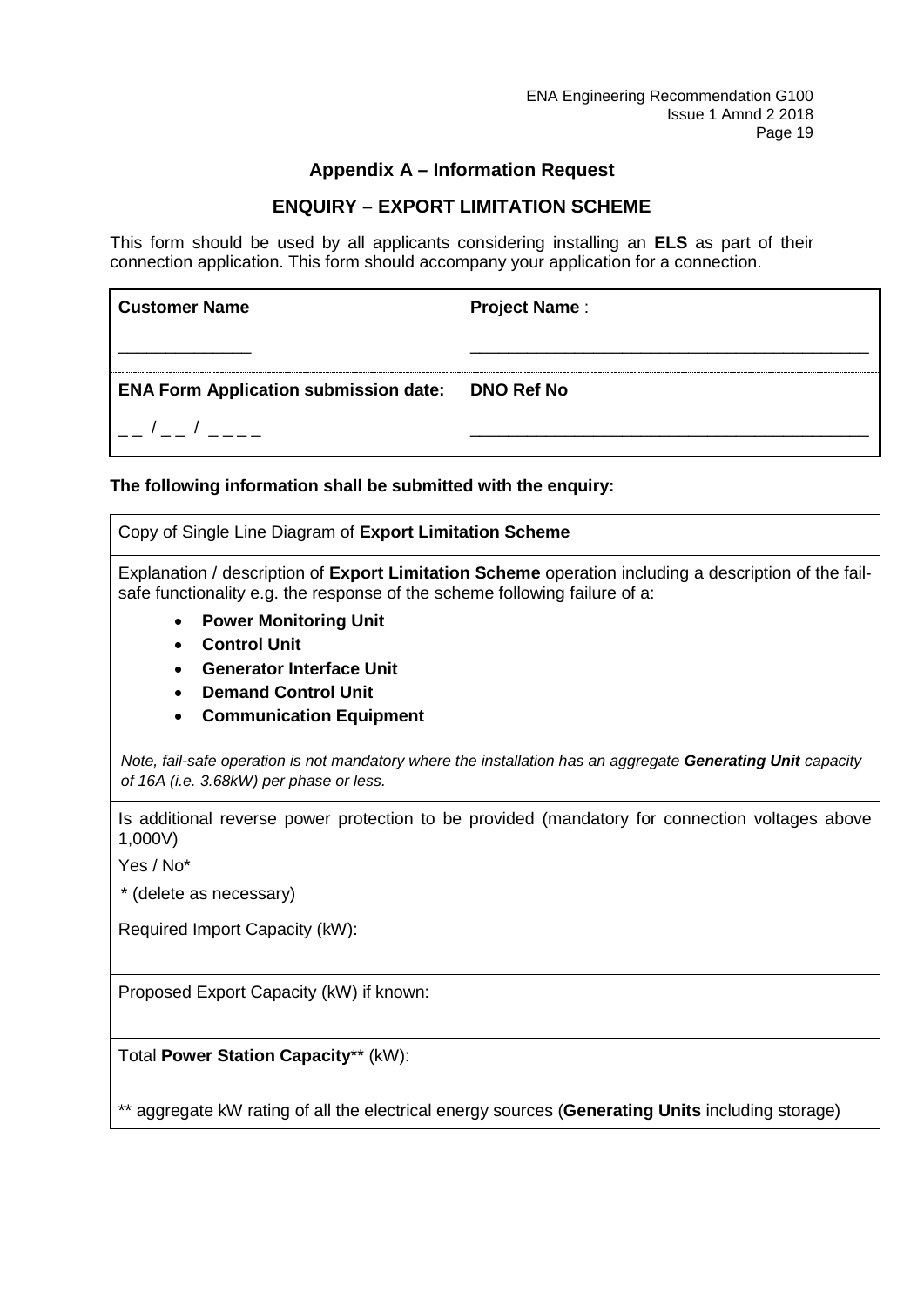# <span id="page-19-0"></span>**Appendix B – Export Limitation Scheme Installation and Commissioning Tests**

Commissioning test requirements for **Export Limitation Scheme**s, in addition to those required by EREC G83 or G59.

| <b>DNO Ref. No.:</b>                                                                                                                                                                                                                                                                                        | $MPAN1$ (21/13-digits): |  |
|-------------------------------------------------------------------------------------------------------------------------------------------------------------------------------------------------------------------------------------------------------------------------------------------------------------|-------------------------|--|
|                                                                                                                                                                                                                                                                                                             |                         |  |
| <b>Customer Name</b>                                                                                                                                                                                                                                                                                        |                         |  |
| <b>Address of ELS</b>                                                                                                                                                                                                                                                                                       |                         |  |
| (where equipment will be<br>used)                                                                                                                                                                                                                                                                           |                         |  |
|                                                                                                                                                                                                                                                                                                             |                         |  |
| <b>Installer</b>                                                                                                                                                                                                                                                                                            |                         |  |
| <b>Installer Address</b>                                                                                                                                                                                                                                                                                    |                         |  |
|                                                                                                                                                                                                                                                                                                             |                         |  |
|                                                                                                                                                                                                                                                                                                             |                         |  |
| <b>Information to be Provided</b>                                                                                                                                                                                                                                                                           |                         |  |
|                                                                                                                                                                                                                                                                                                             | Confirmation            |  |
| Final copy of Single Line Diagram of Export Limitation Scheme                                                                                                                                                                                                                                               | Yes / No*               |  |
| Copy of Manufacturers G100 Product Declaration (Appendix C)                                                                                                                                                                                                                                                 | Yes / No*               |  |
| Explanation of Export Limitation Scheme operation                                                                                                                                                                                                                                                           | Yes / No*               |  |
| Description of the fail-safe functionality (Interruption of sensor signals,<br>disconnection of load, loss of power, internal fault detection etc.)                                                                                                                                                         | Yes / No*               |  |
| "Fail safe tests are not required at installations where all of the Generating<br>Units are Type Tested SSEGs, with a Power Station Capacity of not<br>more than 7.36kW per phase (i.e. 32A per phase at 230V) and an Export<br>Capacity of not more than 3.68kW per phase (i.e. 16A per phase at<br>230V). |                         |  |
| Agreed Export Capacity as provided by the DNO                                                                                                                                                                                                                                                               | kW                      |  |
| <b>Export Limitation Scheme export setting</b>                                                                                                                                                                                                                                                              | kW                      |  |
| The Export Limitation Scheme has secure communication links between<br>the various component parts of the Export Limitation Scheme as<br>specified in section 5.1.3                                                                                                                                         | Yes / No*               |  |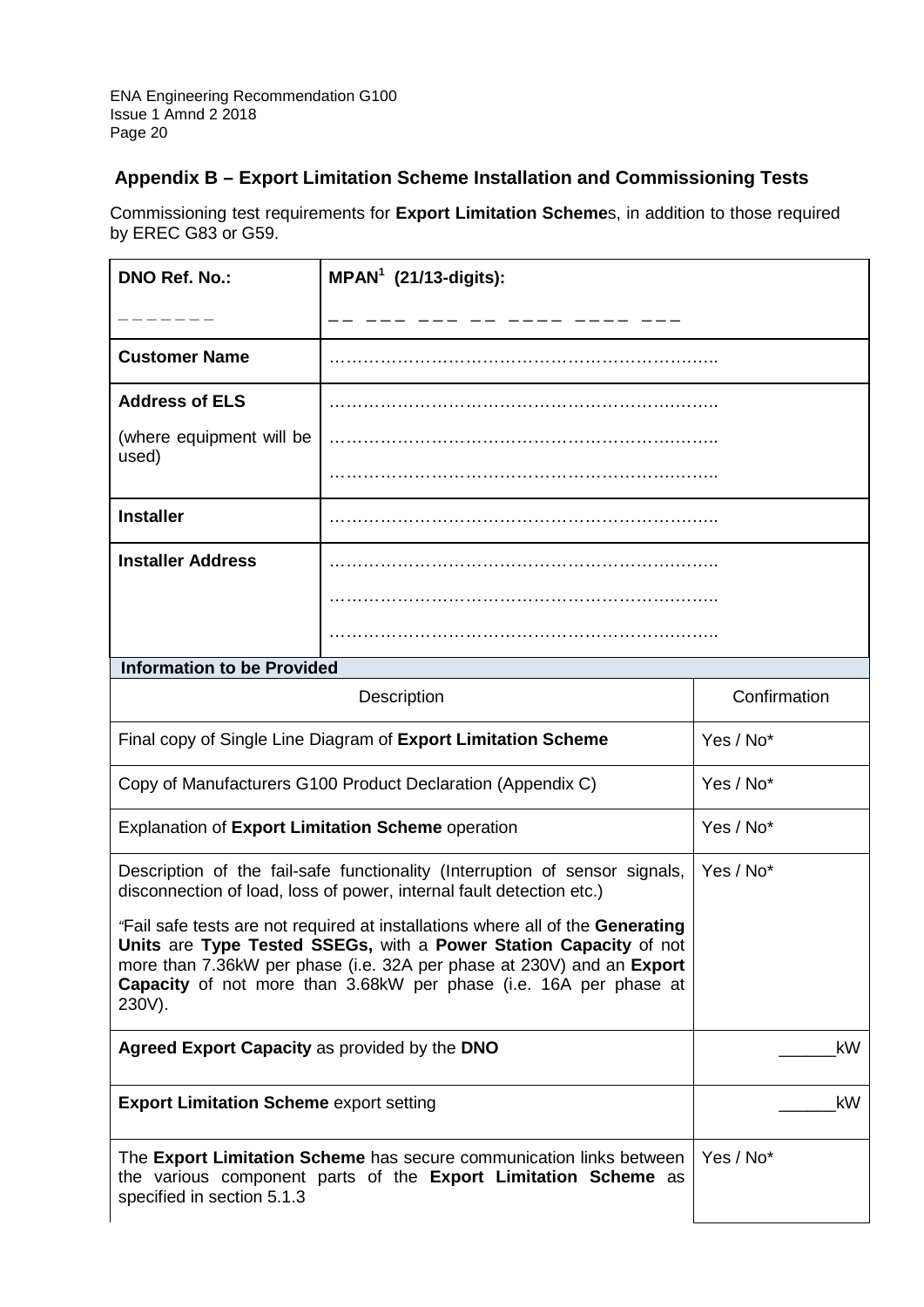| <b>Commissioning Checks</b>                                                                                                                                                                                                                                                   |                      |  |
|-------------------------------------------------------------------------------------------------------------------------------------------------------------------------------------------------------------------------------------------------------------------------------|----------------------|--|
| The <b>Export Limitation Scheme</b> is fail-safe and limits export if any of the<br>discrete units or communication links that comprise the <b>Export Limitation</b><br>Scheme fail or lose their source of power. All components have been<br>tested in line with section 7. | Yes / No*            |  |
| When the Export Limitation Scheme operates it reduces the exported<br>Active Power to a value that is equal to, or less than, the Agreed Export<br><b>Capacity within 5s.</b>                                                                                                 | Yes / No*            |  |
| A reverse power relay is fitted which will disconnect the generation if the<br>export goes 5% above the <b>Agreed Export Capacity</b> for longer than 5s                                                                                                                      | Yes / N/A            |  |
| (not required for fail-safe LV metered connections).                                                                                                                                                                                                                          | Setting $\_\_$<br>kW |  |
|                                                                                                                                                                                                                                                                               | Time<br>Sec          |  |
| On completion of commissioning, all settings are restored to normal<br>operating values and password protected or sealed to prevent Customer<br>access. A description of the scheme, its settings, and a single line diagram<br>is displayed on site.                         | Yes / No*            |  |

\* Circle as appropriate. If "No" is selected the **Power Station** is deemed to have failed the commissioning tests and the **Generating Units** shall not be put in service.

Additional Comments / Observations:

Insert here any additional tests which have been carried out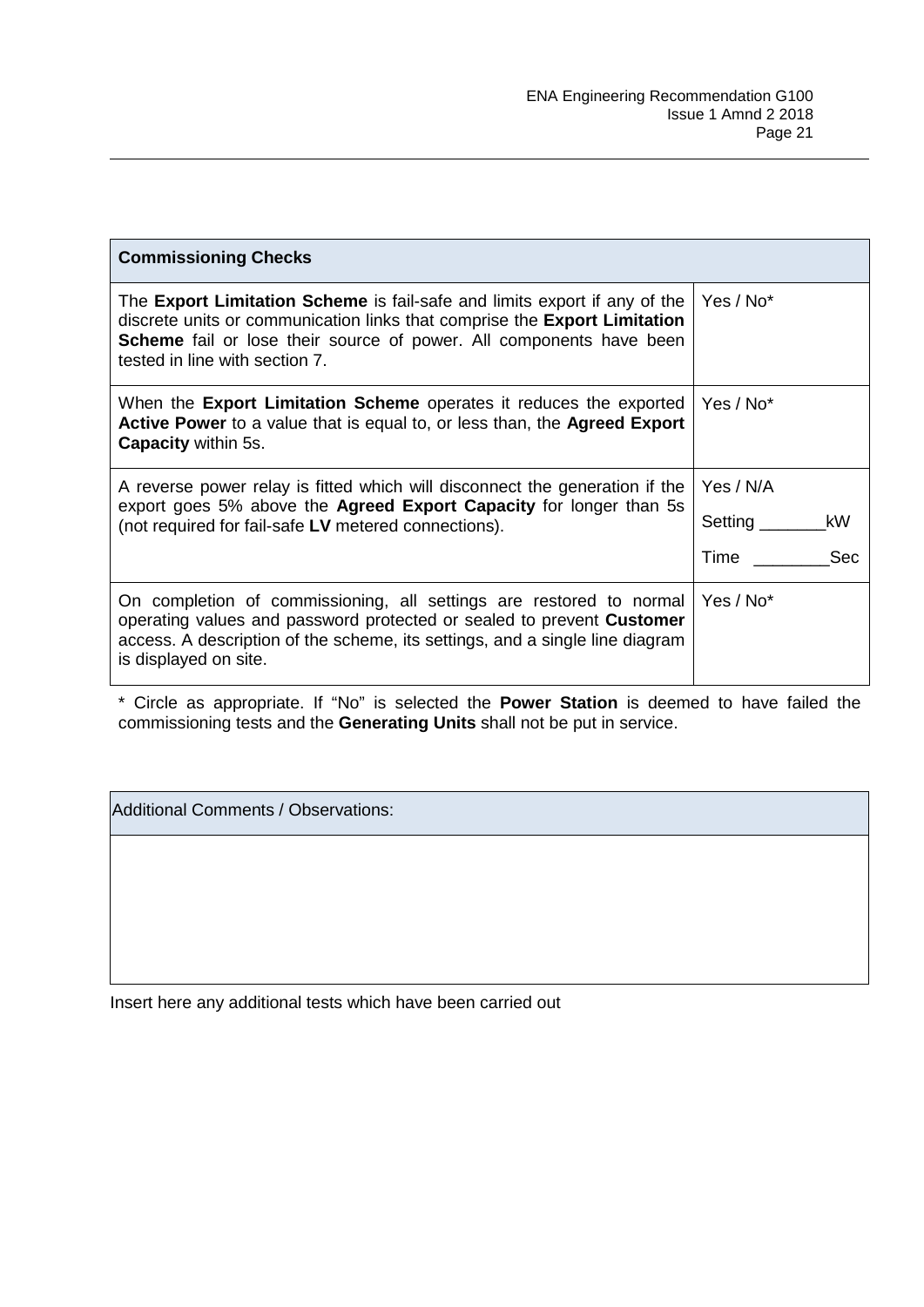| Declaration – to be completed by Generator or Generators Appointed Technical<br>Representative.                                                                                                                                                                 |       |  |  |  |  |
|-----------------------------------------------------------------------------------------------------------------------------------------------------------------------------------------------------------------------------------------------------------------|-------|--|--|--|--|
| I declare that the <b>Export Limiting Scheme</b> and the installation comply with the requirements of<br>this document and the additional commissioning checks noted above have been successfully<br>completed in addition to those required by EREC G83 or G59 |       |  |  |  |  |
| Signature:                                                                                                                                                                                                                                                      | Date: |  |  |  |  |
| Position:                                                                                                                                                                                                                                                       |       |  |  |  |  |
| Declaration – to be completed by DNO Witnessing Representative                                                                                                                                                                                                  |       |  |  |  |  |
| confirm that I have witnessed the tests specified in this document on behalf of<br>and that the results are an accurate record of the tests.                                                                                                                    |       |  |  |  |  |
| Signature:                                                                                                                                                                                                                                                      | Date: |  |  |  |  |

This form should be appended to those provided in appendix 3 of EREC G83 or appendix 13.2 and 13.3 in EREC G59.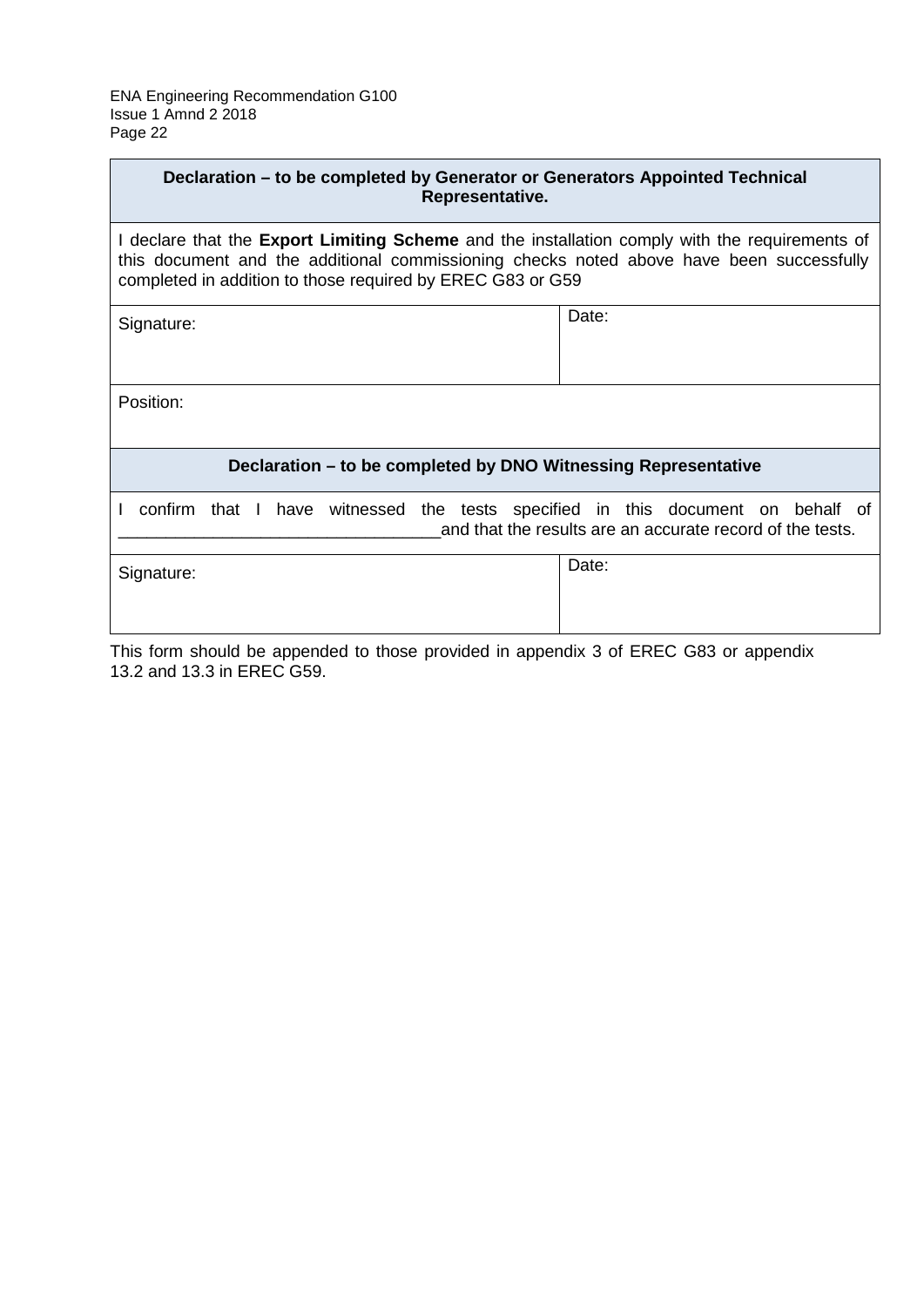# <span id="page-22-0"></span>**Appendix C - Manufacturers G100 Product Declaration[1](#page-22-1)**

**Name of Product-** …………………………………………………………………………

**Manufacturer**- …………………………………………………………………………

#### **1. Introduction**

Engineering Recommendation G100: Technical Guidance for Customer Export Limiting Schemes "defines the technical design requirements for Export Limitation Schemes which limit the net site export to below an agreed maximum and are installed on the Customer's side of the Connection Point".

While G100 does not describe a type test procedure, it does describe a number of system requirements. This document describes how an (insert product name here) installation performs relative to key G100 requirements.

# **2. Description of Operation**

#### **G100 Requirement:**

*A description of the scheme, its settings, and a single line diagram should be permanently displayed on site.* 

**1.** When installed in conjunction with a (*insert name of system here e.g. Solar PV System*) , the *(insert product name here)* operates in "*xxxx xxxxxxx mode*". The following text can be used to describe this operational mode

*Please insert operational mode here:* 

#### **3. Power Quality Requirements**

#### **G100 Requirement:**

————————————————————

Where *(insert product name here)* relies on power electronics (e.g. Converters etc) to control the load it shall also provide information demonstrating compliance with relevant harmonics standards (e.g. BSEN 61000-3-2 and/or BSEN 61000-3-12) or provide data on the harmonic produced in accordance with ER G5.

Please confirm product complies with relevant harmonic standards:

*(Manufacturer name here)* confirms that *(insert product name here)* complies with the

<span id="page-22-1"></span><sup>1</sup> A Word version of this Product Declaration is available to down load from the ENA website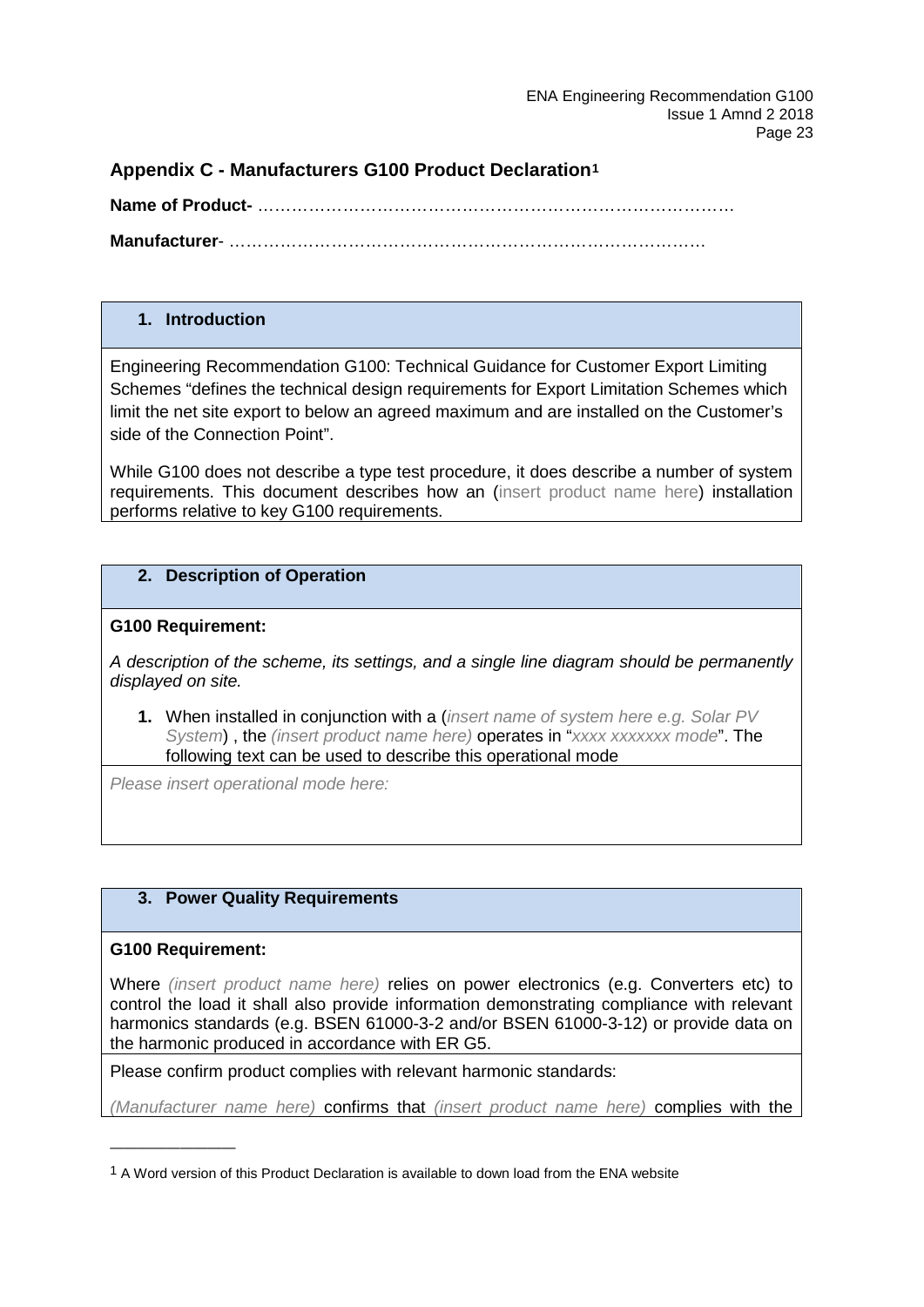requirements of the relevant harmonics standards and that the relevant harmonic data has been provided as required by ER G5.

# **4. System Schematic**

A *(insert product name here)* installation is formed of *(insert number of )* main elements:

Document the main elements and provide a system schematic.

- 1. Main elements:
	- o *(Describe main elements)*
	- o *(Describe main elements)*
	- o *(Describe main elements)*
	- o
- 2. System Schematic: *(Insert System Schematic below)*

#### System Schematic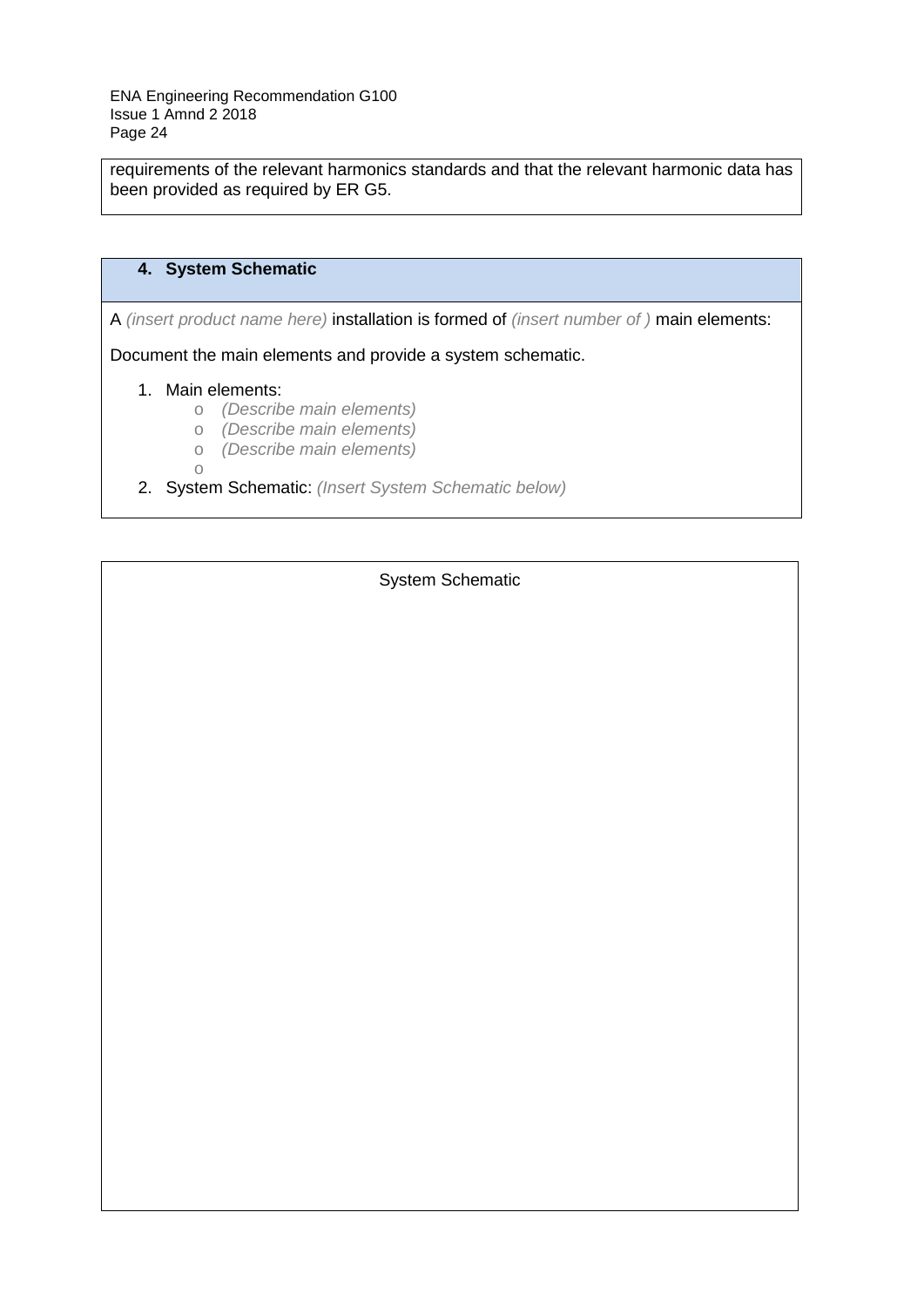#### **5. Component Interconnection/Fail Safe Operation**

#### **G100 requirement:**

*The ELS may be formed of discrete units or integrated into a single packaged scheme. Where discrete units are used they should preferably be interconnected using metallic or fibre optic cables. Alternatively the units may be interconnected using secure radio links but where this is the case these links should be licensed (by OFCOM) and have a planned availability of 99.9% or higher. Irrespective of the media used for interconnecting between the discrete units, if the communication path fails the generation output should be reduced to a nominal value stipulated by the DNO within a set response time to prevent the Agreed Export Capacity from being exceeded.*

5.1 Describe Component Interconnection here: (text or diagram)

| 5.2 Provide System fail-safe test results here (enter all test results below): |      |                        |             |      |
|--------------------------------------------------------------------------------|------|------------------------|-------------|------|
| <b>No</b>                                                                      | ⊺est | <b>System Response</b> | <b>Time</b> | Pass |
|                                                                                |      |                        | $<$ Xs      | Y/N  |
|                                                                                |      |                        | $<$ Xs      | Y/N  |

(Please add more rows if required)

#### **6. Accuracy & Response time**

#### **G100 Requirements**

The overall accuracy of **ELS** with regard to measurement and control of Active Power and, where applicable. Voltage, shall be determined by the manufacturer of the system and published within its operating manual. The *(enter product name)* has been tested for the following function errors:

| Sensing passed test                            | Yes | <b>No</b> |  |
|------------------------------------------------|-----|-----------|--|
| Measurement passed test                        | Yes | <b>No</b> |  |
| Processing passed test                         | Yes | <b>No</b> |  |
| Communication passed test                      | Yes | <b>No</b> |  |
| Control passed                                 | Yes | <b>No</b> |  |
| Environmental factors <sup>2</sup> passed test | Yes | <b>No</b> |  |

<span id="page-24-0"></span><sup>2</sup> (e.g. the expected ambient temperature range)

————————————————————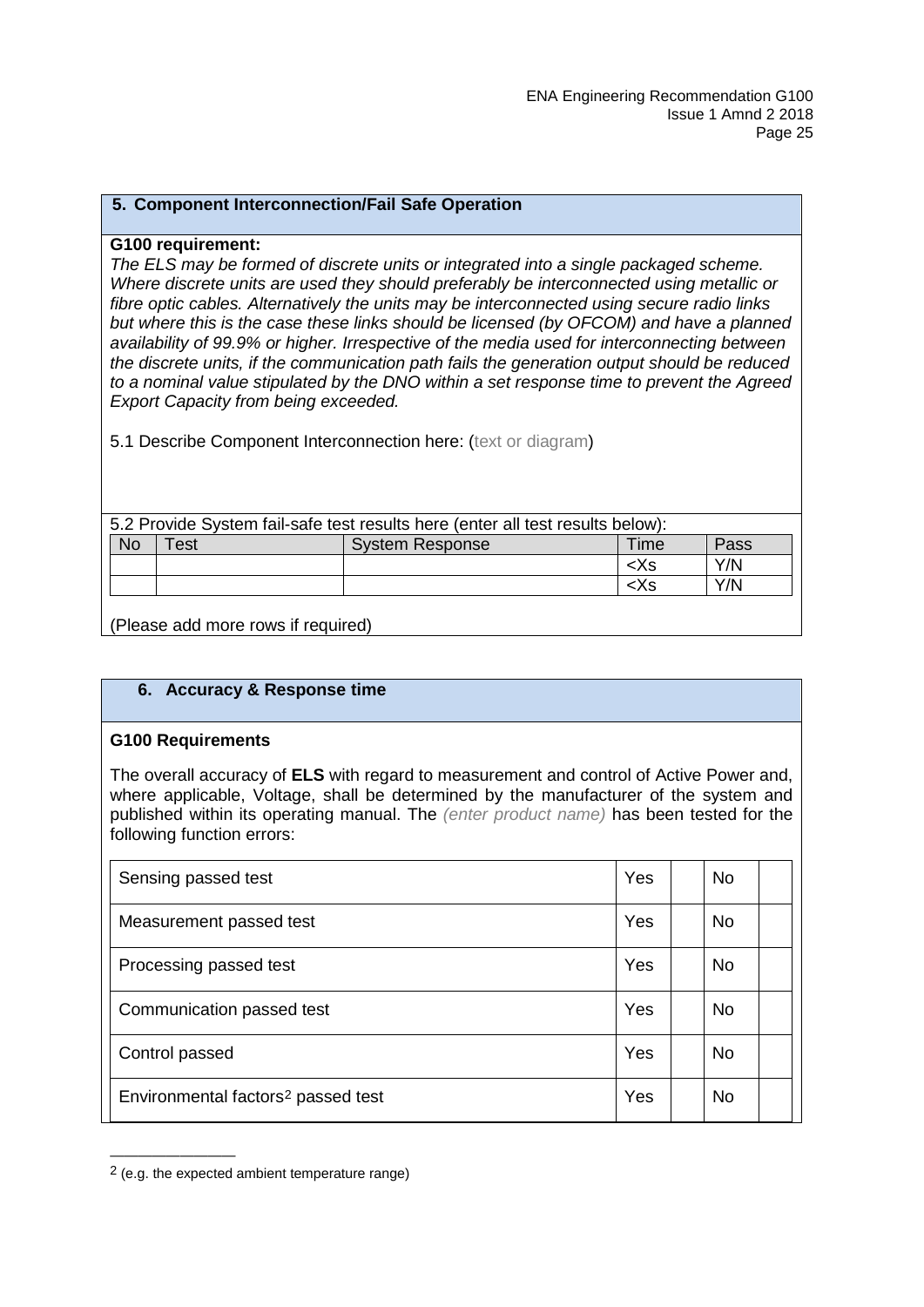| Operating Manual is available                                                                                                                                                       | Yes | No |  |
|-------------------------------------------------------------------------------------------------------------------------------------------------------------------------------------|-----|----|--|
| The settings applied to (enter product name) have taken account   Yes<br>of the published tolerances to ensure the required export limits<br>and voltage limits will be maintained. |     | No |  |

#### **G100 requirement**

*The ELS must detect an excursion and reduce the export to the Agreed Export Capacity or less within 5 seconds.*

o Under normal operating conditions, *(enter product name)* response time is less than *Xs*

o Under loss of communications, or loss of power to Meter/Gateway, response time is less than *Xs*

# **7. Password Protection**

#### **G100 requirement:**

*Once installed and commissioned, the scheme settings should not be capable of being readily altered by the Customer and should only be changed with the written agreement of the DNO.*

o All *(enter product name here)* settings are password protected and cannot be altered by the customer.

#### **8.** *(enter product name here)* **G100 Installation Requirements**

*Please insert here G100 installation requirements*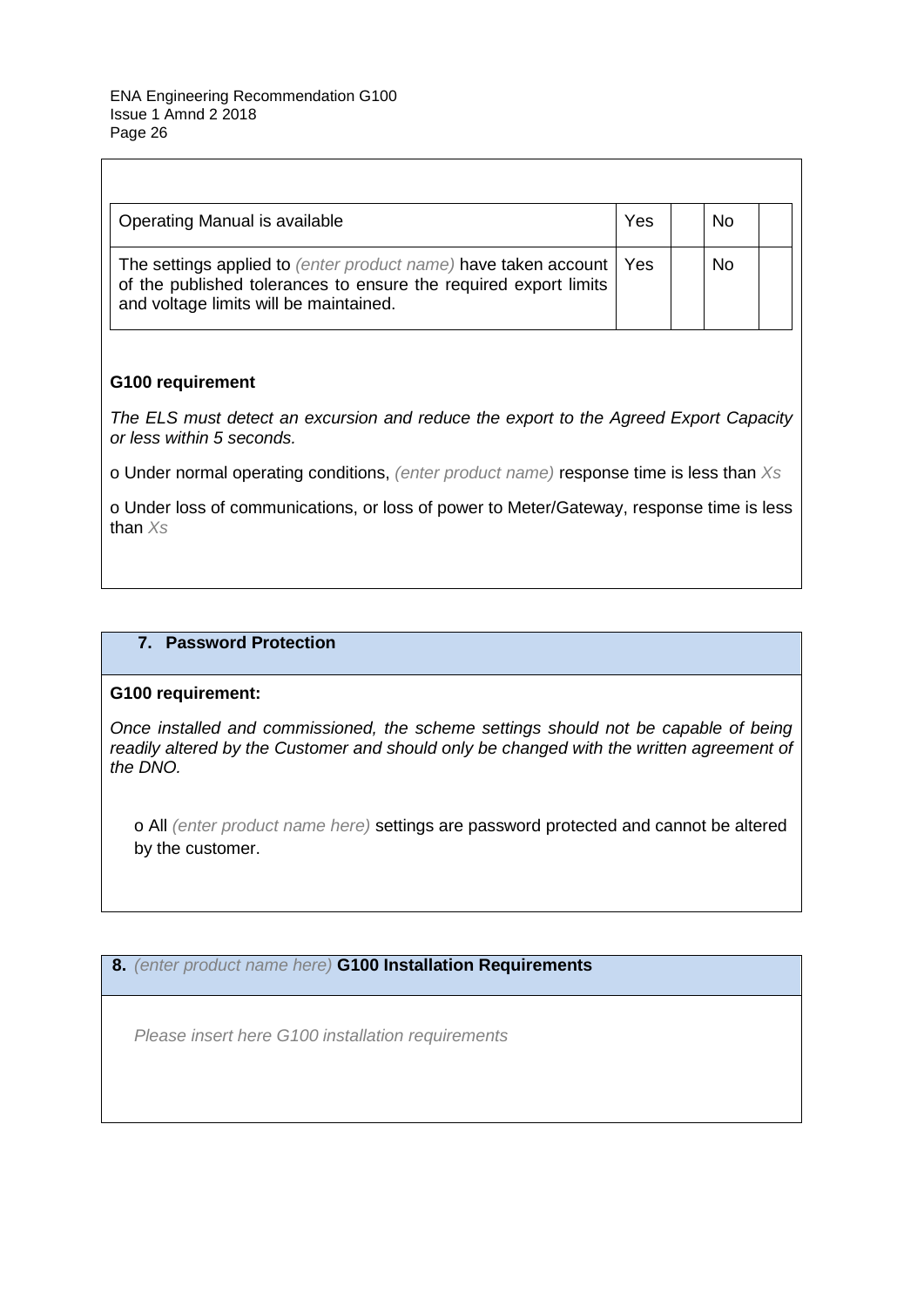# **9. Manufacturers G100 Product Declaration**

The *(enter product name here)* complies with the Energy Networks Association, Engineering Recommendation G100 Issue 1 Amnd 2 2018, Technical Guidance for Customer Export Limiting Schemes, when installed in accordance with this Engineering G100 application guide.

ER G100 should be read in conjunction with the product installation, operation and maintenance manuals.

Name: *(enter full name here)*

Signature here

Title: *(enter title here)*

Date: *xx/xx/xxxx*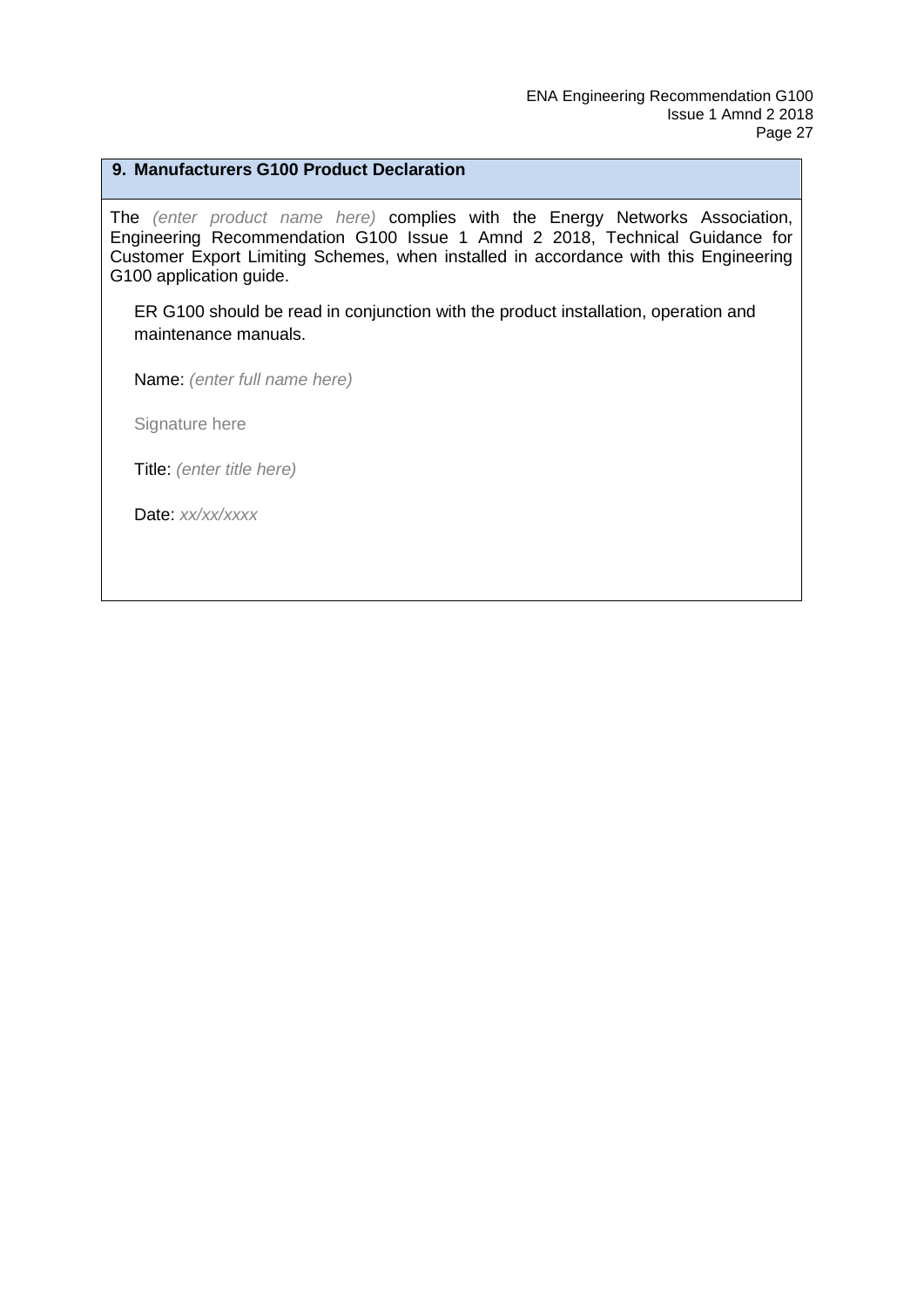

**Appendix D – (informative) Export Limitation Scheme Diagram**

<span id="page-27-0"></span>**Figure D1 Typical Scheme Design for an Export Limitation Scheme Arrangement for an Asynchronous Generator**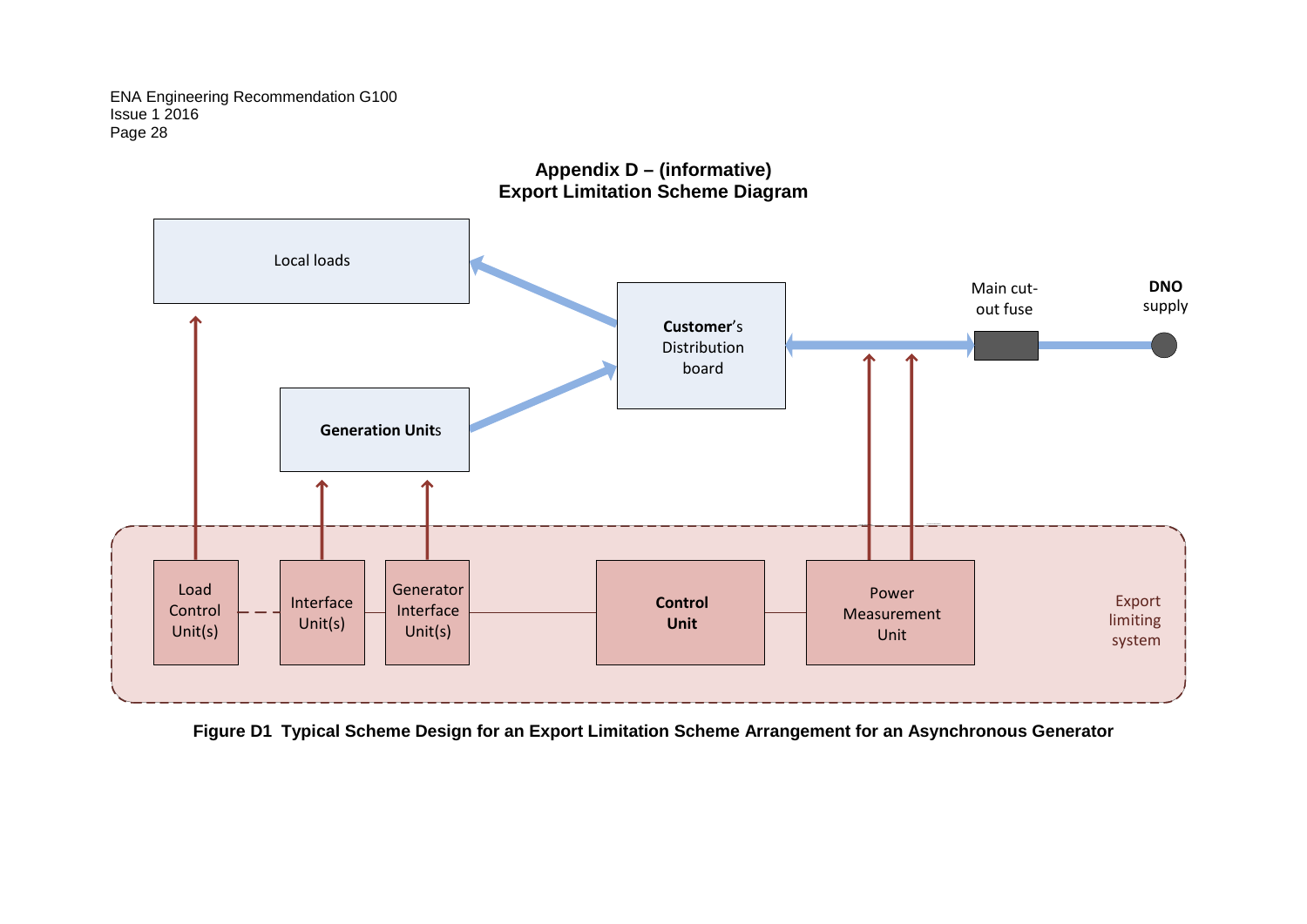<span id="page-28-0"></span>

# **Appendix E – (informative) Export Limitation Scheme Application Flow Chart**

**Figure E1 Export Limitation Scheme Application Flow Chart**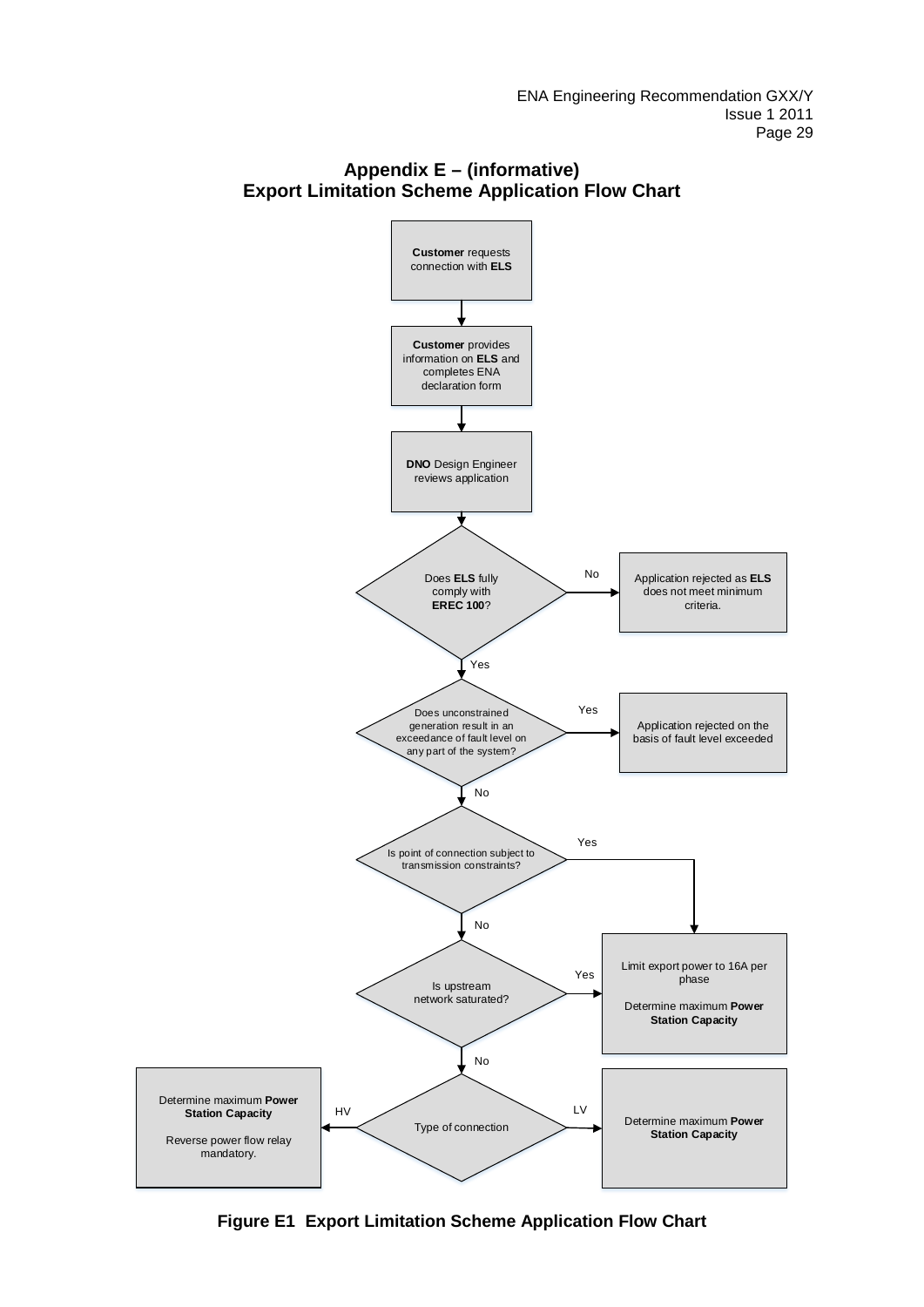# **Appendix F – (informative) Power Station Capacity Examples**

#### <span id="page-29-0"></span>**Example 1 – Large PV installation at a Domestic Property**

A domestic **Customer** wishes to install a PV system but the **DNO** has restricted the **Agreed Export Capacity** to 3.68kW due to concerns over voltage rise. The cut-out fuse rating is 80A. An **ELS** is to be installed so that the capacity of the PV installation can be maximised.



**Figure F1 Large PV Installation at a Domestic property**

The DNO determines the maximum acceptable **Power Station Capacity**, as follows:

#### Thermal Assessment:

The continuous rating of the cut-out and service cable are both in excess of 80A (18.4kW) and the 5s rating is substantially higher than this. The DNO determines that the thermal rating of the installation does not, in practice, limit the **Power Station Capacity**.

#### Protection Assessment:

The protection assessment restricts the **Power Station Capacity** to the higher of:

- 1.25 x **Agreed Import Capacity** = 1.25 x 80A x 230V = 23.0kW
- 1.25 x **Agreed Export Capacity** = 1.25 x 3.68kW = 4.6kW

The higher of the two values is 23kW.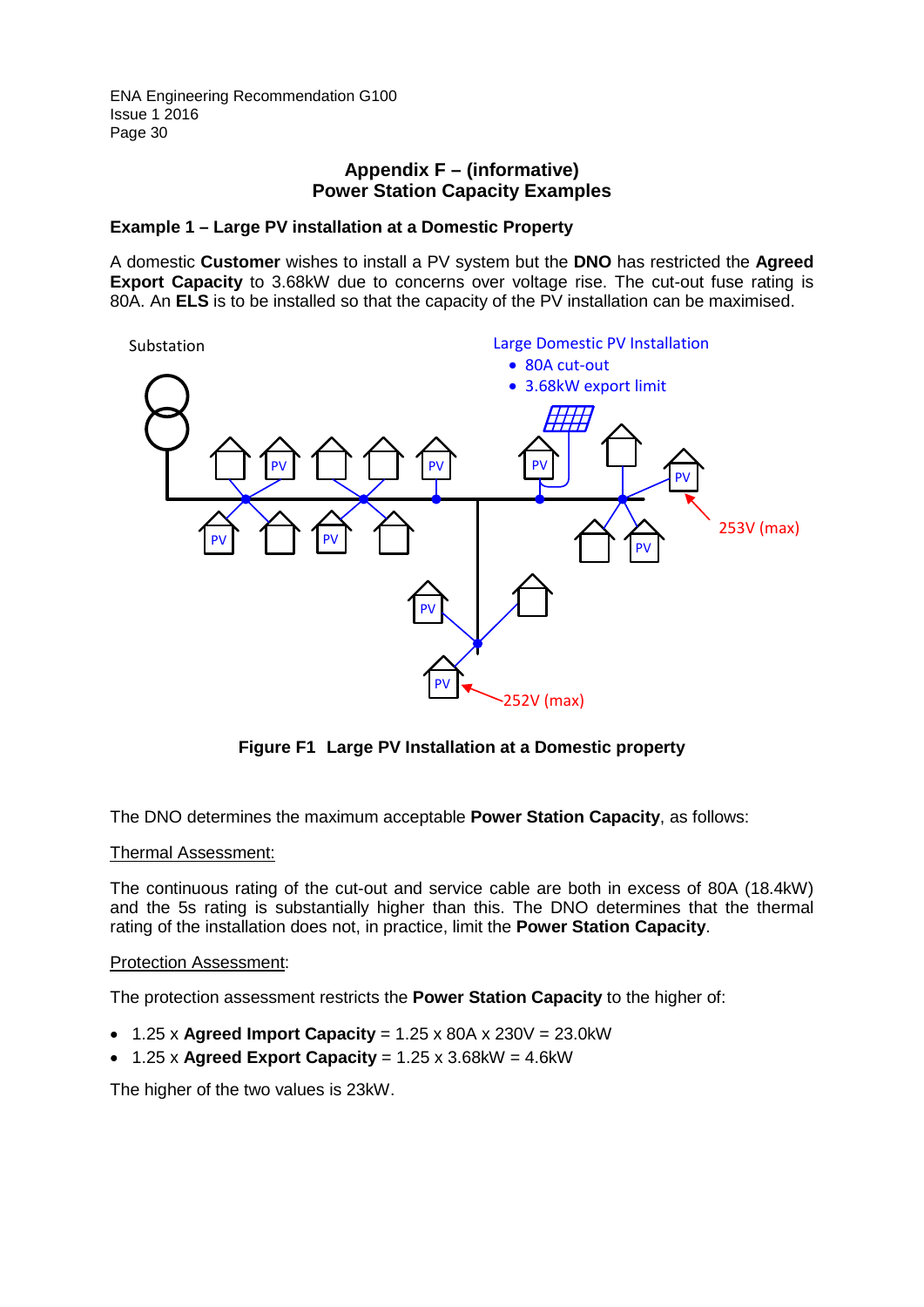#### Voltage Assessment:

The highest voltage that can be accepted on the **LV** network (during the 5s period before the **ELS** operates and restricts the export) is the upper **Statutory Voltage Limit** + (1% of the **Nominal Voltage**) = 253V + 1% of 230V = 255.3V.

The **DNO** calculates that when 10kW of generation is connected at the property the voltage at the end of the circuit reaches 255.3V.

#### **Conclusion**

If an ELS is installed that limits the export to 3.68kW the maximum acceptable **Power Station Capacity** is the lower the results from the thermal assessment, protection assessment and voltage assessment. In this case the **Power Station Capacity**, i.e. the aggregate rating of the PV inverters, must be no higher than 10kW.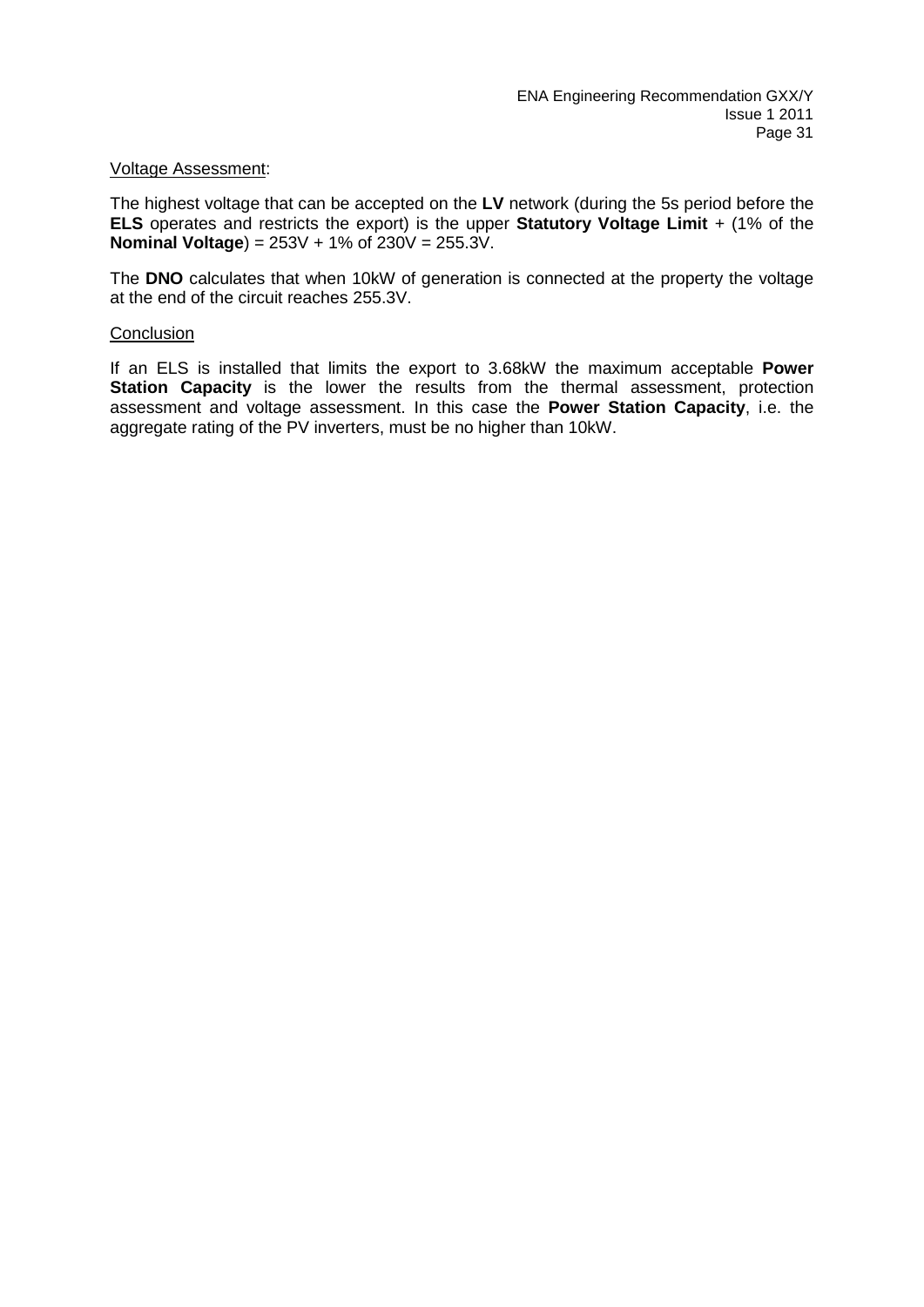#### **Example 2 –Wind Turbine Installation at a Farm**

A farmer would like to install a wind turbine with a capacity of 200kW. The farm has an **LV** connection with an **Agreed Import Capacity** of 200kW (3 phase) but it does not have an **Agreed Export Capacity**. After carrying out a design study the **DNO** is only able to offer an **Agreed Export Capacity** of up to 150kW due to the voltage rise at the **LV Connection Point**. The installer recommends the use of an **ELS** to allow the 200kW wind turbine to be installed.



The **DNO** carries out the following assessments:

#### Thermal Assessment

The **DNO** establishes that the existing **HV** and **LV** network can accommodate 150kW of export continuously and substantially more than 200kW of export for 5s, from a thermal perspective.

#### Protection Assessment:

The protection assessment restricts the **Power Station Capacity** to the higher of:

- 1.25 x **Agreed Import Capacity** = 1.25 x 200kW = 250kW
- 1.25 x **Agreed Export Capacity** = 1.25 x 150kW = 187.5kW

The proposed 200kW wind turbine satisfies the protection assessment since the greater of the two values is 250kW.

#### Voltage Assessment:

The **DNO** assesses the generator's impact on the **LV** network voltage and the **HV** network voltage under minimum demand / maximum generation conditions. The voltage rise on the **HV** network voltage is found to be minimal but the **LV** voltage is estimated to rise to 254.5V when the 200kW wind turbine operates at its maximum capacity (before the **ELS** restricts its output).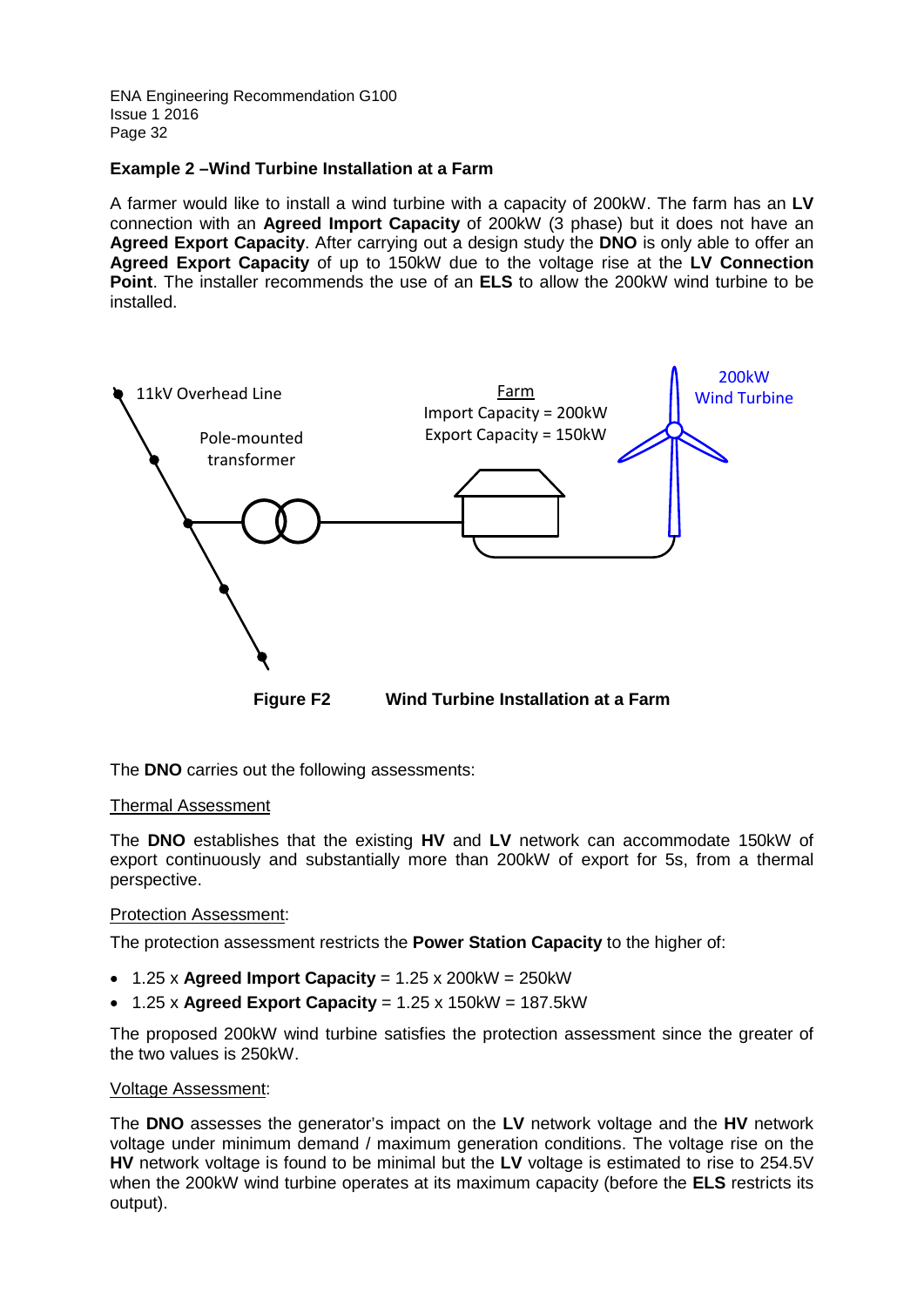For the purposes of assessing the maximum acceptable **Power Station Capacity** the voltage must be no higher than the upper **Statutory Voltage Limit** + (1% of the **Nominal Voltage**) =  $253V + (1\% \text{ of } 230V) = 255.3V$  is used. The estimated value of  $254.5V$  satisfies this requirement.

#### Conclusion

In this case the proposed 200kW wind turbine is below the maximum acceptable **Power Station Capacity** and therefore if an **ELS** is installed that limits the export to 150kW, the proposal is acceptable.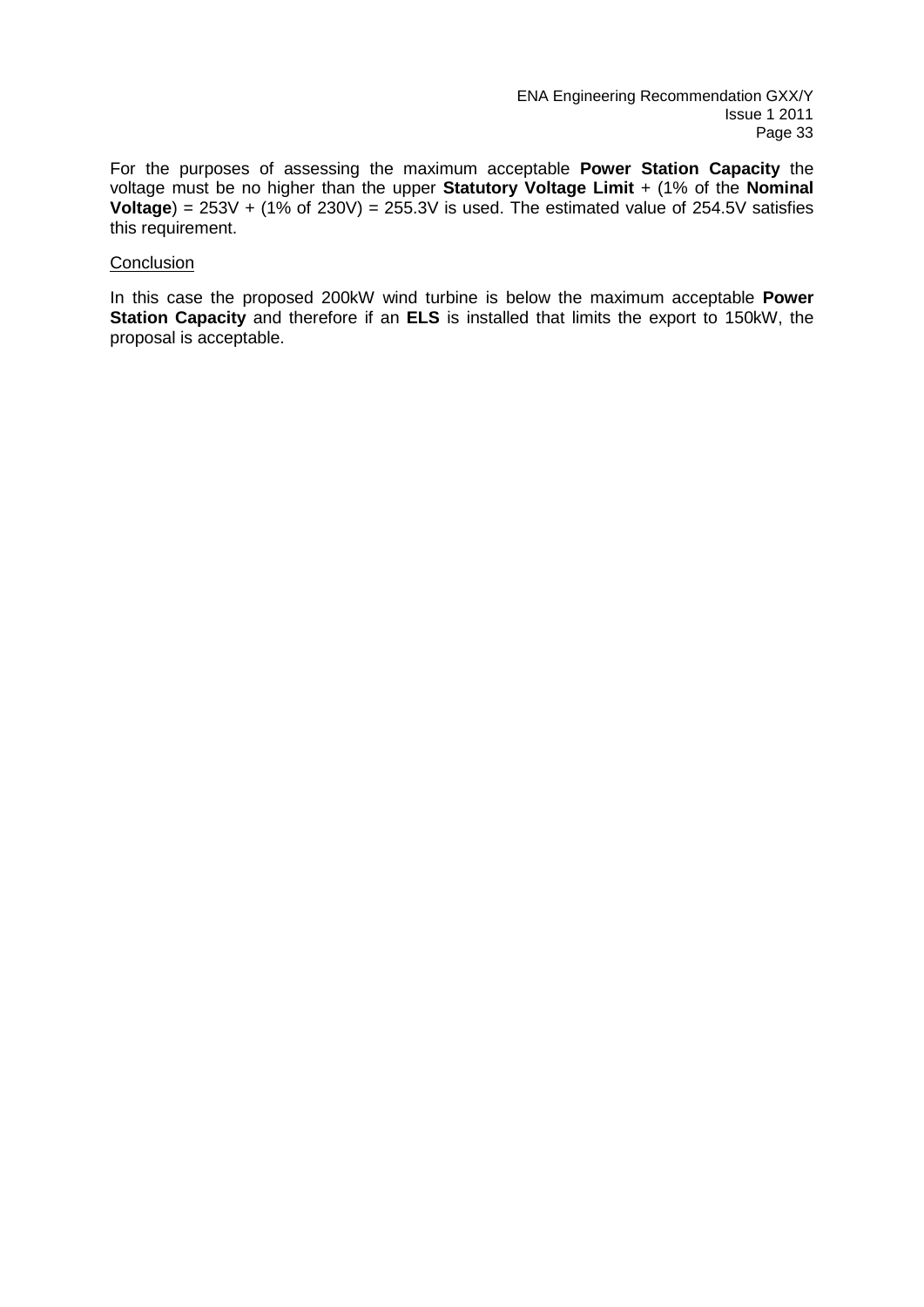#### **Example 3 – A new PV farm connection**

A **Customer** wishes to install a 5,000kW PV farm in a rural area. The PV farm also requires an Import Capacity of 100kW to power the ancillary supplies.

The **DNO** carried out as assessment and offers an **Agreed Export Capacity** of 2,000kW pending reinforcement works. Once the network has been reinforced the full 5000kW export capacity can be provided.

The **Customer** proposes to temporarily install an **ELS** until the reinforcement works are completed to maximise the capacity of PV installation during the interim period



**Figure F3 New PV Farm**

The **DNO** assesses the maximum generation capacity, as follows:

#### Thermal Assessment

The **DNO** assesses the network is only capable of withstanding an export of 3,000kW for the 5 second operating time of the **ELS**.

#### Protection Assessment

The protection assessment restricts the capacity of the generation to the larger of:

- $1.25 \times$  Agreed Import Capacity =  $1.25 \times 100$  kW =  $125$  kW
- 1.25 x **Agreed Export Capacity** = 1.25 x 2,000kW = 2,500kW

The protection assessment restricts the **Power Station Capacity** to 2,500kW.

#### Voltage Assessment:

The **DNO** assesses the generator's impact on the 11kV network under minimum demand / maximum generation conditions. The **DNO** specifies an upper voltage limit of 11.2kV to prevent the voltage on the local **LV** network from exceeding statutory limits.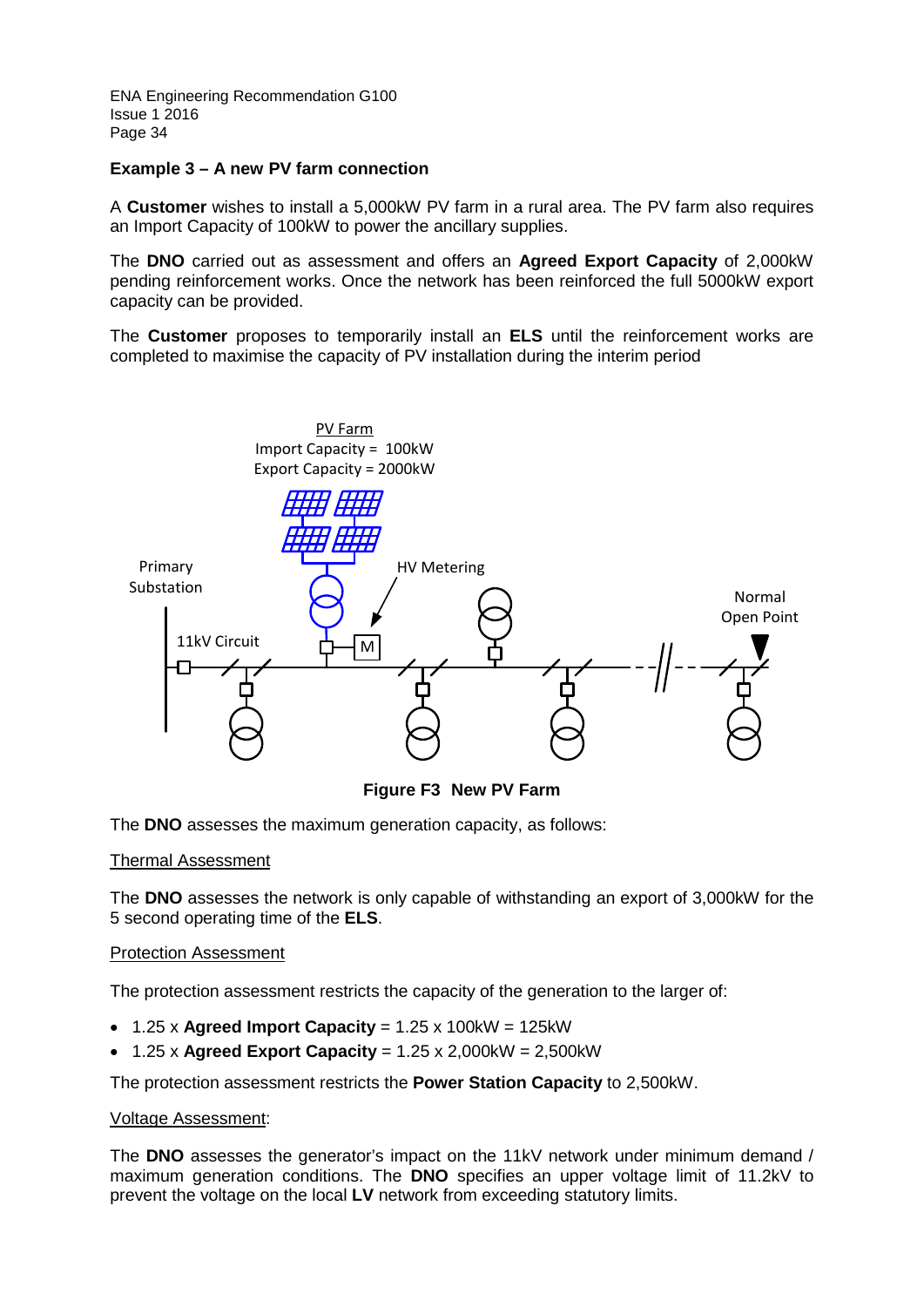For the purposes of assessing the maximum acceptable **Power Station Capacity** the voltage must not exceed upper voltage limit + (1% of the **Declared Voltage**) = 11.2kV + (1% of  $11kV$ ) = 11.31kV during the 5s operating time of the ELS.

The **DNO** calculates that the voltage will increase to 11.31kV if the site exports 4,500kW.

#### **Conclusion**

If an **ELS** is installed (that limits the export to 2000kW) the maximum acceptable **Power Station Capacity** (i.e. the maximum capacity of the PV farm) is the lower of results from the thermal assessment (i.e. 3000kW) the voltage assessment (2,500kW) and the protection assessment (4,500kW). In this case the **Power Station Capacity** must be temporally restricted to 2,500kW until the reinforcement work is completed.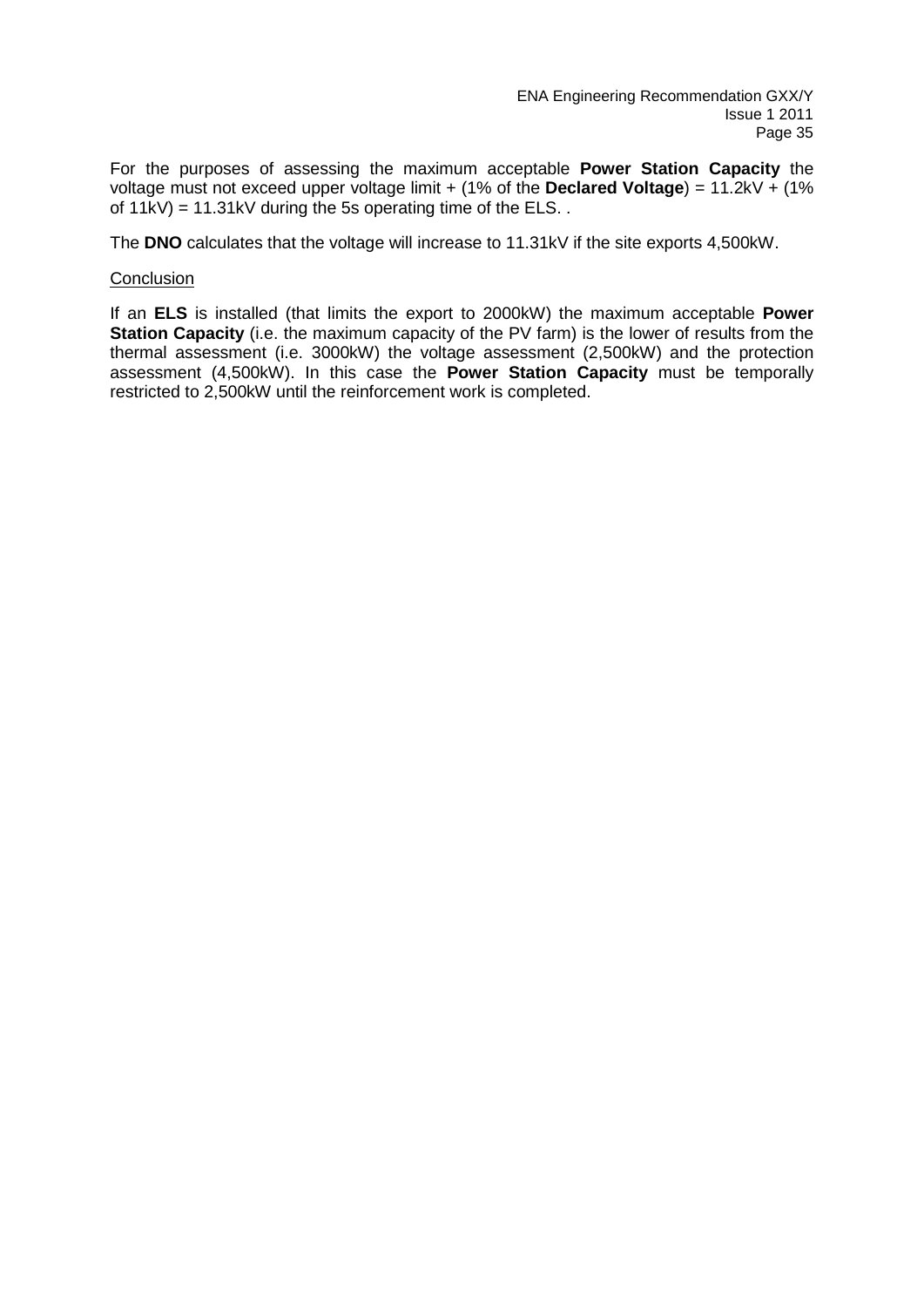# **Appendix G – (informative) AC Power and Direction of Power Flow**

# <span id="page-35-0"></span>**Types of Power Measurement**

Three different types of Power are applicable to A.C. systems, **Apparent Power**, **Active Power** and **Reactive Power**.

- (a) **Apparent Power** = Voltage x Current and has units of Volt-Amperes (e.g. VA, kVA or MVA).
- (b) **Active Power** = Voltage x Current x COS Ѳ, where Ѳ is the angle between the Voltage and Current waveforms. **Active Power** is expressed in Watts (e.g. W, kW or MW).
- (c) **Reactive Power** = Voltage x Current x SIN Ѳ, where Ѳ is the angle between the Voltage and Current waveforms. **Reactive Power** is expressed in VARs (e.g. VAr, kVAr or MVAr)

COS Ѳ is often referred to as the **Power Factor**

#### **Direction of Power Flow**

AC current, voltage and **Apparent Power** are, by themselves, non-directional quantities. The direction of active and **Reactive Power** flow depends on the relationship (angle) between the voltage waveform and the current waveform. This relationship can be shown in two ways, as a diagram of voltage and current by angular displacement (as shown in Figure G1) or as a vector diagram (as shown in Figure G2).





*Note, A compete cycle (i.e. 360°) has a duration of 20ms where the frequency is 50Hz.*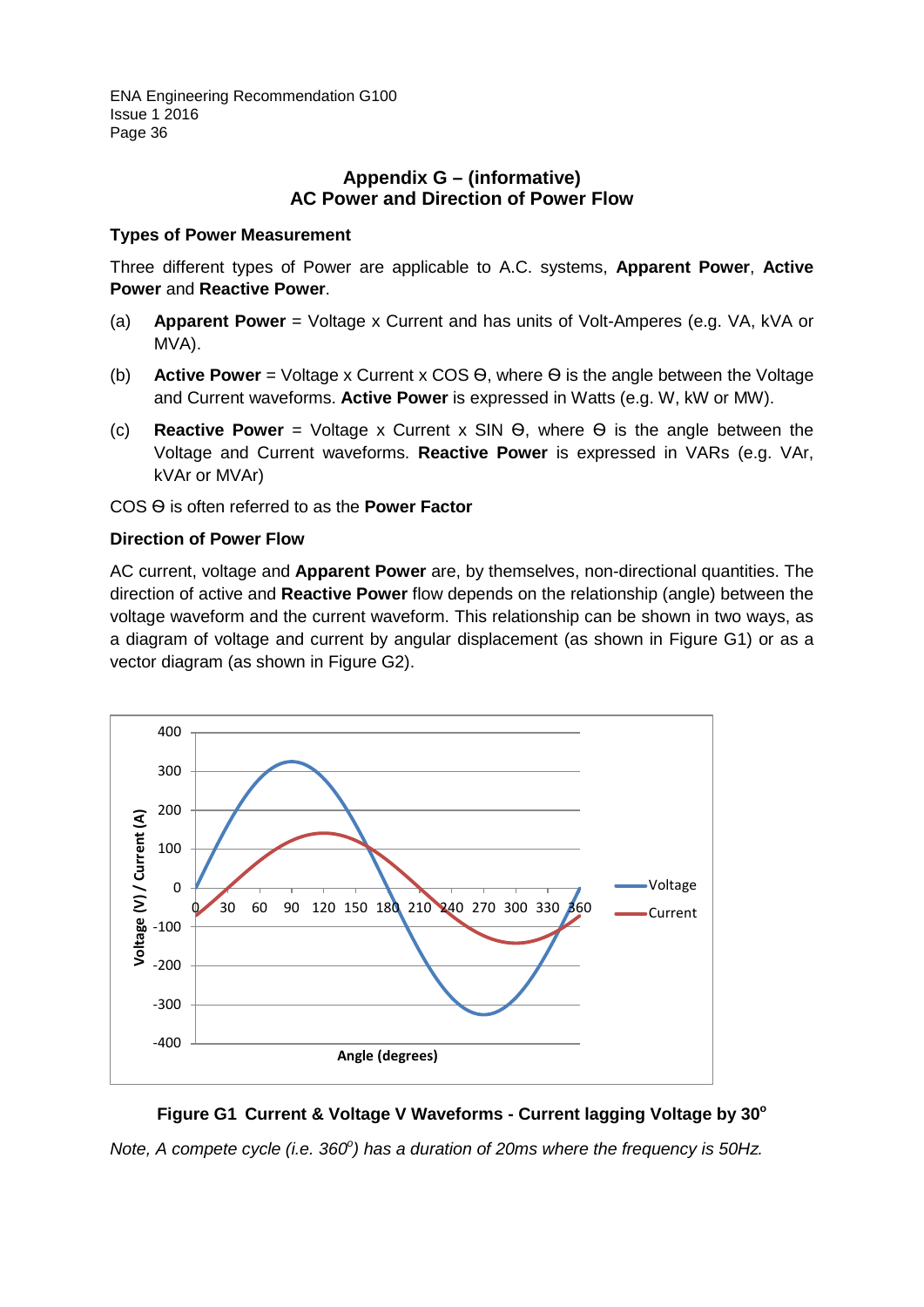ENA Engineering Recommendation GXX/Y Issue 1 2011 Page 37



# **Figure G2 Vector Diagram – Current Lagging Voltage by 30°**

# **Active Power**

If the current lags or leads the voltage by 90° or less the **Active Power** is positive. If the current lags or leads the voltage by more than 90<sup>°</sup> the flow of **Active Power** is negative.

#### **Reactive Power**

If the current lags the voltage more than 90<sup>°</sup> and by less than 180<sup>°</sup> the **Reactive Power** is positive. If the current leads the voltage by more than  $90^\circ$  and less than  $180^\circ$  the flow of **Reactive Power** is negative.

Figure G3 shows the relationship between **Apparent Power**, **Active Power** and **Reactive Power**. In this case both **Active Power** and **Reactive Power** are positive since the current is lagging the voltage by less than  $90^{\circ}$ .

Figure G4 and G5 show how the direction of power flow changes as the angle between the current and voltage varies. Four examples are provided:

- 11 lags the voltage by approximately 20° and, in this case, the Active Power and **Reactive Power** are both positive.
- 12 leads the voltage by approximately 20° and in this case the **Active Power** is positive and the **Reactive Power** is negative.
- I3 lags the voltage by approximately 160° and so in this case the **Active Power** is negative and the **Reactive Power** is positive.
- 14 leads the voltage by approximately 160<sup>°</sup> and so in this case both the **Active Power** and the **Reactive Power** are negative.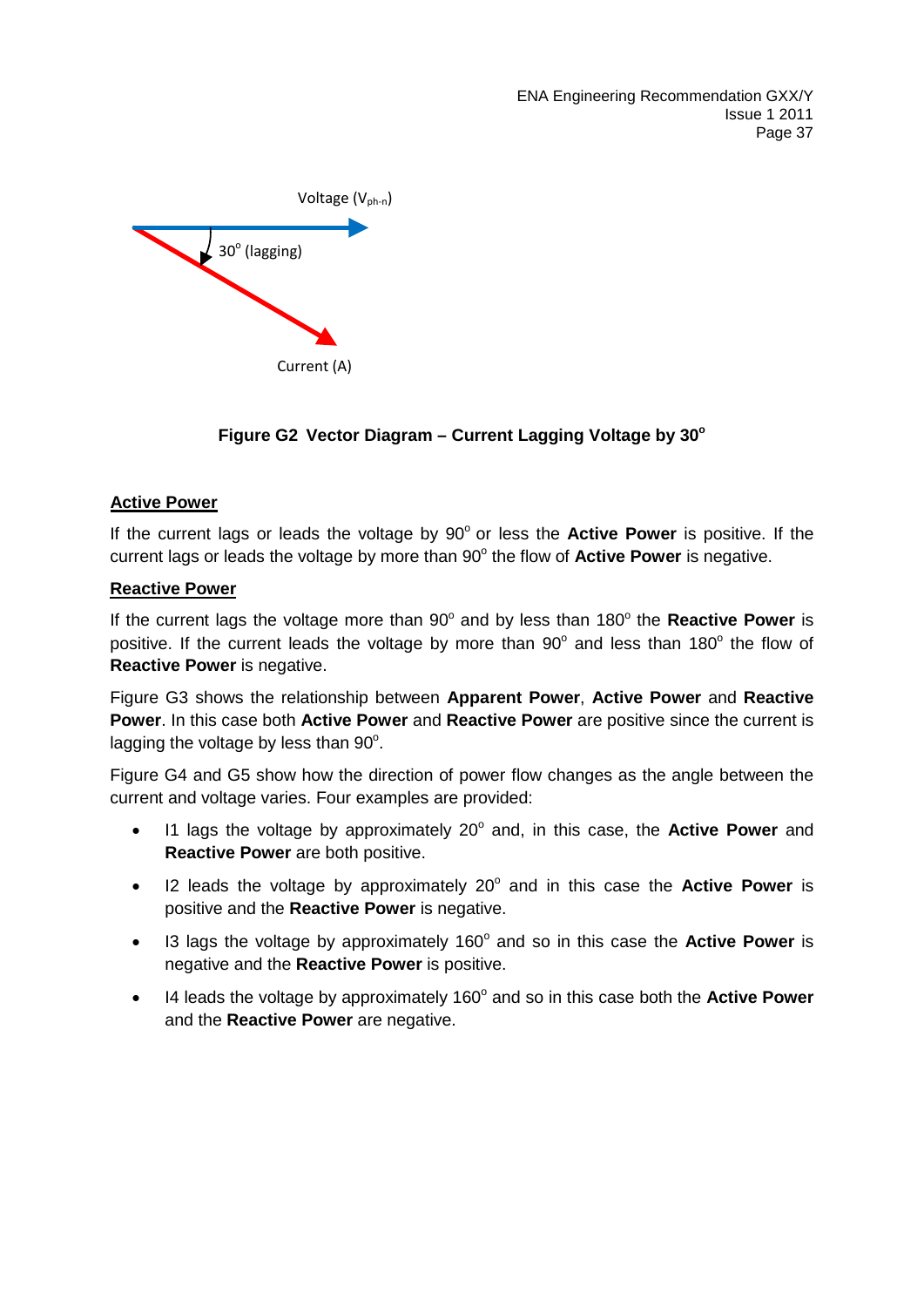

**Figure G3 Apparent Power, Active Power and Reactive Power**



**Figure G4 Four Quadrant Diagram - Direction of Power Flow**